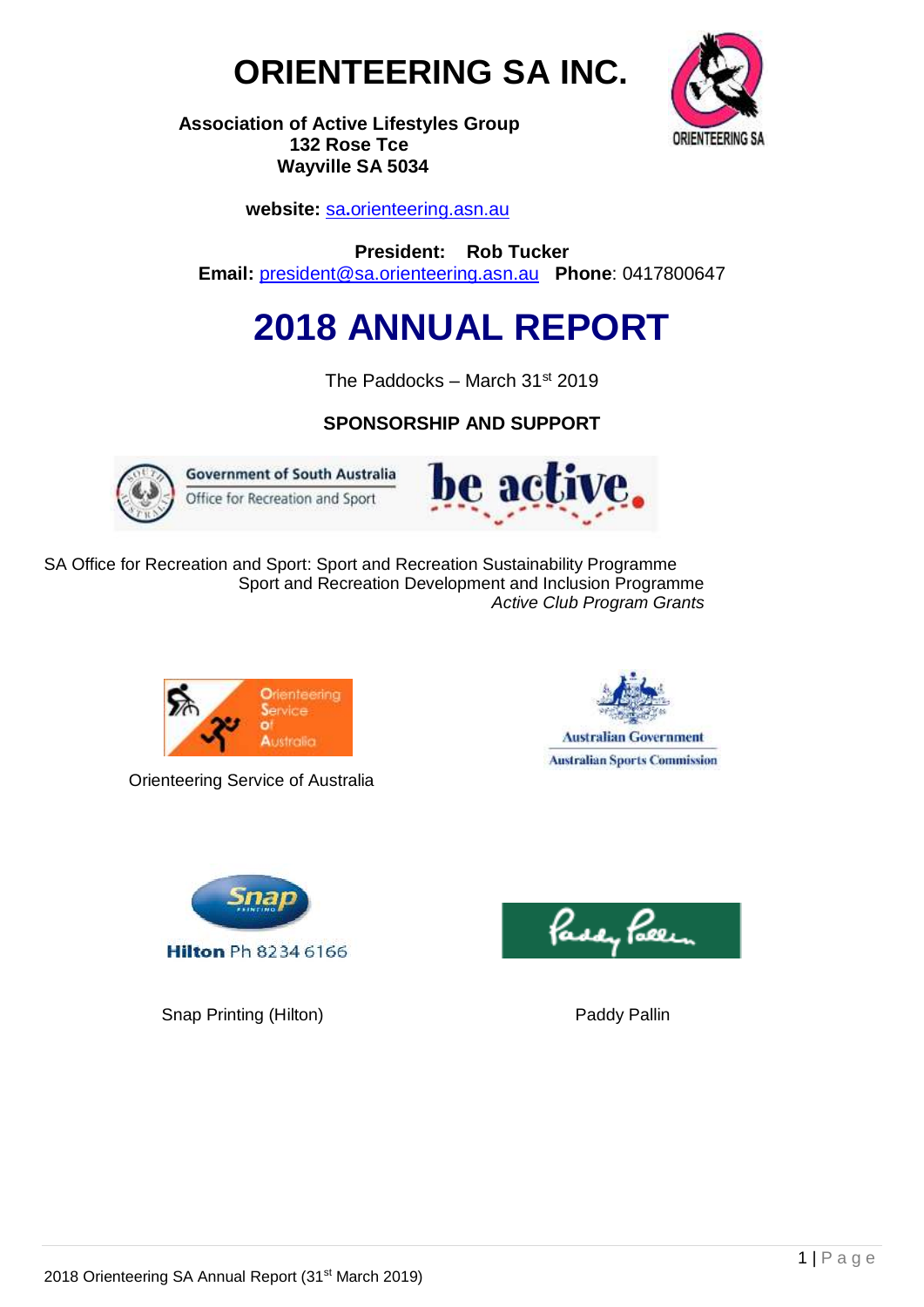# **ORIENTEERING SA INC 2018 COUNCIL**

The Council, comprising the Management Committee and Club Delegates listed below, met on even numbered months to oversee the development and conduct of orienteering in South Australia. The Management Committee met in the odd numbered months.

## **Management Committee**

| President                              |
|----------------------------------------|
| Secretary                              |
| Treasurer                              |
| <b>Assistant Secretary</b>             |
| <b>Technical Officer</b>               |
| <b>Technical Officer (Mapping)</b>     |
| <b>Coaching Coordinator</b>            |
| <b>Schools Support Manager</b>         |
| <b>Newsletter Editor</b>               |
| <b>Publicity and Promotion Officer</b> |
| <b>IT Coordinator</b>                  |
| <b>MTBO Coordinator</b>                |
|                                        |

Rob Tucker **Erica Diment** Andrew Kennedy Fi Pahor Robin Uppill Adrian Uppill Bridget Anderson Zita Sankauskas FrankBurden **Olivia Sprod** Ken Thompson Kay Haarsma & Peter Mayer

# **Club Delegates**

| <b>Lincoln Orienteers</b>                                          | John Lyon                                                |
|--------------------------------------------------------------------|----------------------------------------------------------|
| Onkaparinga Hills Orienteering Club Simon Uppill and Adrian Uppill |                                                          |
| <b>Saltbush Orienteers</b>                                         | Ken Thompson                                             |
| <b>Tintookies Orienteers</b>                                       | Fi Pahor and Geoff Bennett                               |
| <b>Top End Orienteers</b>                                          | Kay Haarsma                                              |
| <b>Tjuringa Orienteers</b>                                         | Ben Cazzolato and Aylwin Lim                             |
| <b>Wallaringa Orienteers</b>                                       | Jenny Casanova and Robin English (Proxy Peter Kreminski) |
| <b>Yalanga Orienteers</b>                                          | Ruhi Afnan and Gerry Velaitis (Proxy Doug Fotheringham)  |

# **Other Orienteering SA positions:**

| <b>Web Administrators:</b>    | Robin Uppill & Ken Thompson                            |
|-------------------------------|--------------------------------------------------------|
| <b>State Selection Panel:</b> | Bridget Anderson (Chair), Andrew Kennedy, Olivia Sprod |
| School Team Manager:          | <b>Bridget Anderson</b>                                |
| Junior Arrows Coach/Manager   | <b>Bridget Anderson</b>                                |
| Junior Arrows Asst. Coach     | <b>Simon Uppill</b>                                    |
| School Team Asst. Manager     | Olivia Sprod                                           |
| Southern Darts Coach:         | Erica Diment                                           |
| Southern Darts Deputy Coach   | Zita Sankauskas                                        |
| Southern Arrows Manager       | <b>Bridget Anderson</b>                                |
| Southern Arrows Coach         |                                                        |
| <b>AO Editorial Contact</b>   | Erica Diment                                           |
| <b>ENEWS Editor</b>           | Robyn Dose                                             |
| <b>Training Coordinator</b>   | <b>Adrian Craig</b>                                    |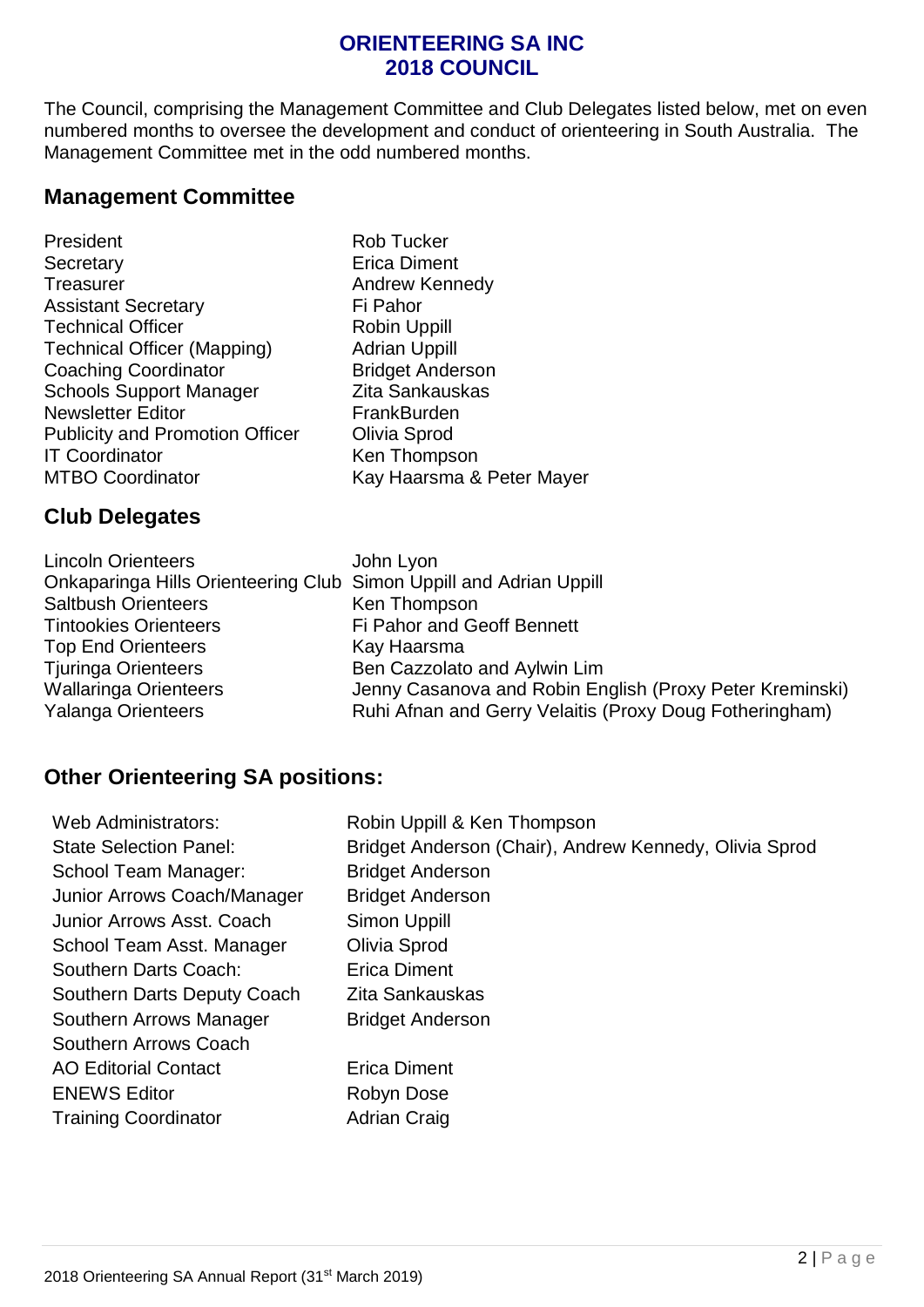#### **PRESIDENT'S REPORT 2018**

This year required a major effort from our Orienteering members in organisational time, as well providing the opportunity to participate in a program of top events with the 2018 Australian Championships Carnival in South Australia, held in the Renmark, Adelaide and near Adelaide areas.

We can be justly proud of what was presented to over 800 participants of the national orienteering community, the result of over two years of preparation including hundreds of hours of individuals' time and dedication to providing an excellent programme of events.

This included eight venues of widely varied terrains, impressive South Australian scenery, and challenging courses suitable for all age groups. The string courses for our youngest set a new standard of meaningful orienteering activity.

The Australian Schools Championships was held as part of the carnival, a major undertaking of organisation for over 200 students.

Comprehensive reports by Robin Uppill on the carnival and Clive Arthur on the schools championships, respectively, provide a record of these undertakings and are useful references for future events.

I thank all the members of the South Australian Orienteering community for their efforts, over the years of preparation and for the myriad of tasks including course setting, venue organisation, technical operations, early morning setups, recurring loading, unloading and setup of equipment, ablutions, traffic management, and transport. I believe it is important here to acknowledge the key people involved in this work being: Carnival Coordinator - Robin Uppill, Committee Secretary - Erica Diment, Finance - Sue Bament and Andrew Kennedy, Technical Directors - Robin Uppill and Jenny Casanova, Merchandise - Jan Hillyard and Bridget Anderson, Schools Championships Coordinator - Clive Arthur, assisted by Ben Cazzolato, Marian Arthur and Kate Marschall, Equipment Coordinator - Barry Wheeler, Computing/IT/Entries - Ken Thompson, Trevor Diment and Phil Davill, Start Team Coordinator - Craig Colwell, Registration Coordinator - Erica Diment and Ian Grivell, Finish Logistics - Peter Kreminski, Live Centre Coordinator - Chris Naughton, First Aid Coordinator - Jan Hillyard, String Courses - Zita Sankauskas.

Thanks also to Blair Trewin, OA President, for his involvement at the carnival.

We have received accolades for the event from the national orienteering community, and it is worth including as an example the response to the carnival newsletter by the Club Development Officer of the Office of Recreation, Sport and Racing, being: " I loved the photos showing so many emotions and the beautiful and challenging terrains across our great state. What really grabbed me most was though the kids pics – not only them competing but on the officials desks and helping out and having fun. Reading of the Aylwin's camp at West Beach also highlighted the potential for the sport in the years ahead as kids look for more interesting things to do that involved technology, social skills and physical and mental dexterity. Thanks to you all for your ongoing dedication to the sport and all the benefits it brings to SA – make sure you include some of this in any applications for funding or advocacy! It's always a pleasure dealing with your team and I can only see continued growth – or at least continued enjoyment and success for your existing members – in the years to come."

A significant amount of time has been put in by members providing orienteering training at all levels every week. The schools clusters programme aimed at Primary Schools has been well attended by students, and it is pleasing to see parents involved, which has been one of the aims of the programme. The preparation of permanent course and other urban and near urban maps should assist in attracting more to Orienteering.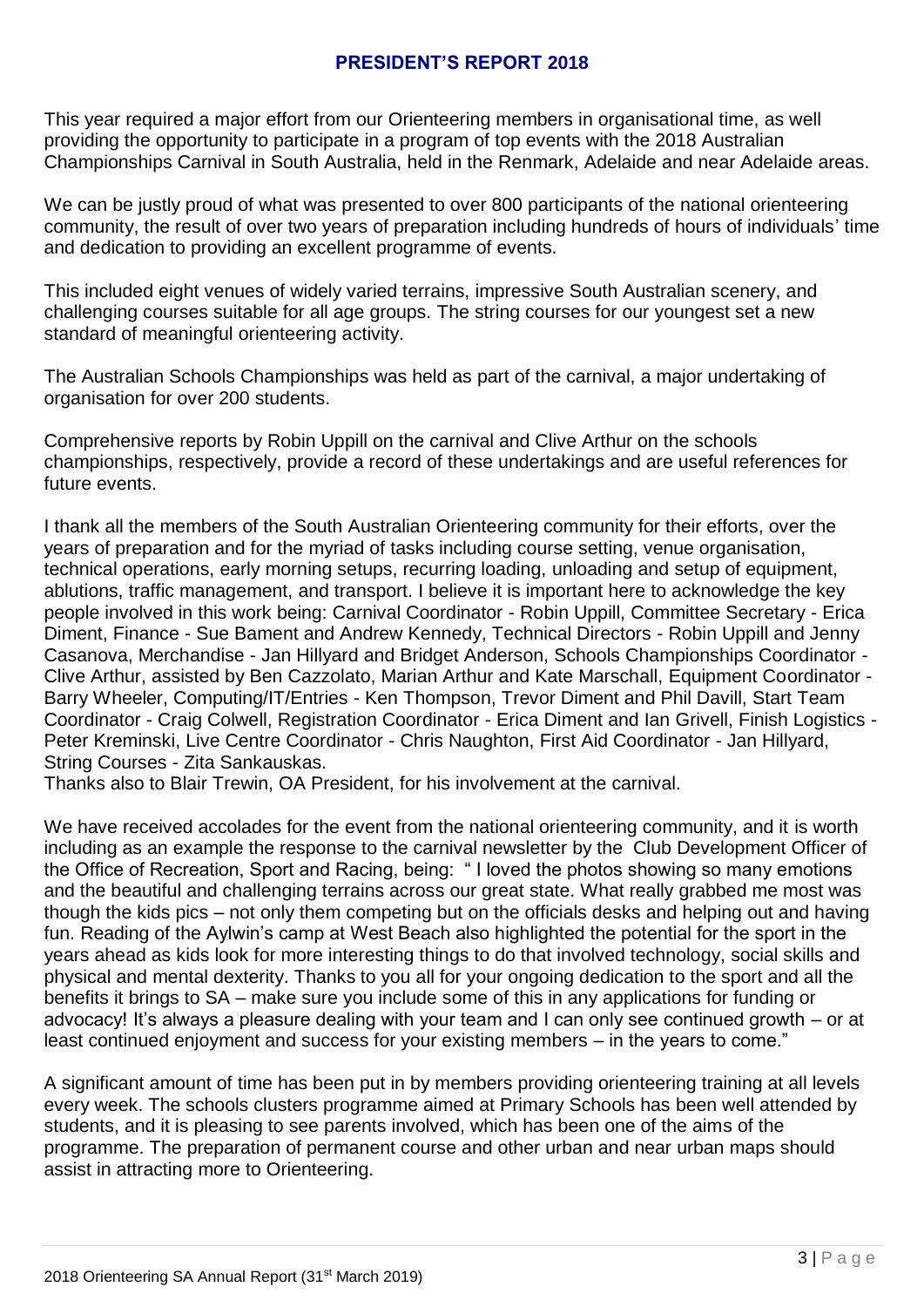It is great to see the enthusiasm of participants in the Junior Arrows Squad in their training programme, primarily due to the dedication of our coaches, and support given by parents in catering fund raising at most events.

Much has been achieved by the dedicated support of our members in running the many activities necessary for sustaining our sport of orienteering. First class events have been run, coaching and training sessions, mapping and technical improvement activities undertaken. In particular I would like to thank our Management Committee members; Erica Diment - Secretary and support to training events, Fi Pahor - Assistant Secretary, Robin Uppill - Chairperson of the 2018 Australian Championships Carnival and a broad range of technical support and promotion, Andrew Kennedy - Treasurer, Bridget Anderson - Coaching, Frank Burden - Newsletter Editor, Kay Haarsma and Peter Mayer - MTBO, Ken Thompson - IT Manager, Olivia Sprod - Publicity & Promotion, and Zita Sankauskas - Schools Coordinator.

Listed on the inside cover are the many other people who play fundamental and important roles in the organisation of our sport. Then there are the club office bearers, and delegates to OSA.

We continue to receive generous funding from the Office of Recreation, Sport and Racing. Funding is also available through Orienteering Australia from the Australian Sports Commission and these grants are directed to those programmes which will increase participation. Both Orienteering SA and Top End have taken advantage of this source

**Rob Tucker President**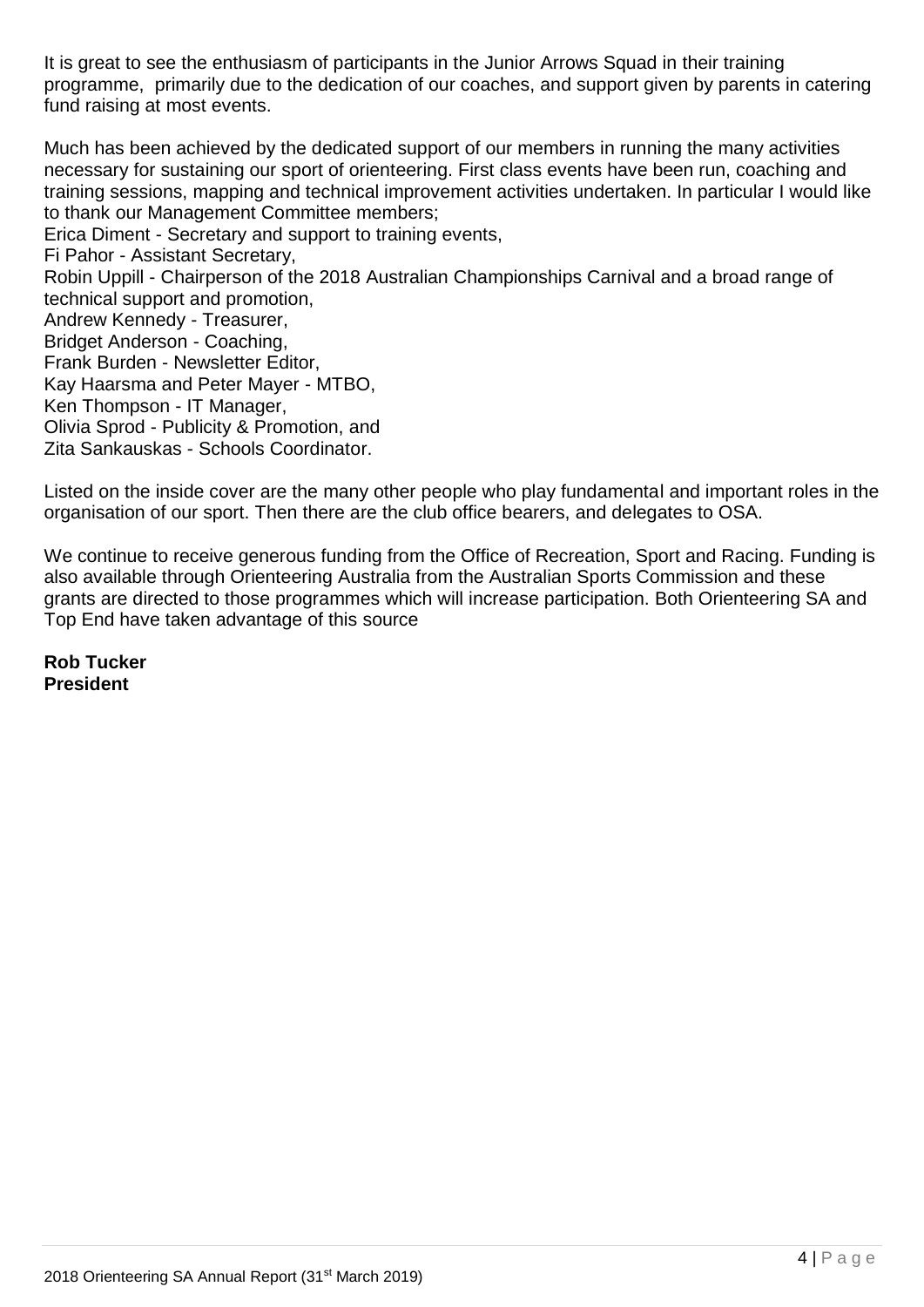#### **FINANCIAL REPORT 2018**

2018 was an extreme year for OSA in terms of finances. While the books will record a profit for the year of \$63,254.91, it is worth noting that we carried a loss of over \$14,000 last year from early expenses associated with the running of the National Carnival – as was detailed in last year's annual report. Therefore looking over the two years a net profit of roughly \$50,000 was achieved, although allowances need to be made for the timing of grants received versus that money being expended.

The National Carnival itself proved to be a positive for the bottom line in 2018. A net profit of approximately \$15,000 was generated, a remarkable effort in budgeting and costing with gross turnover of approximately \$500,000. The profit is being earmarked to be fully expended for the continued promotion and development of orienteering.

During the year some 3,866 separate transactions were processed, including via PayPal and Poli, as OSA continued to adopt and streamline electronic processes including all accounting and payment services. That said, a significant amount of work is required to reconcile the OSA books so we can review and pay invoices in a timely, and of course accurate, fashion.

If can stress one thing to OSA memberships, can you please provide suitable instruction with every payment or receipt required as to whom, what and when something is required.

While the volume of transactions will be lower for 2019 and a gross turnover expected to be closer to \$250,000, the amount of work required is still considerable although processes have become simplified and streamlined.

To all those that provided scanned and emailed copies of receipts – I thank you for helping to improve processing and turnaround times.

For the 2019 year, OSA is budgeting for a loss of approximately \$20,000 to allow for the profit of the National carnival to be expended as well as some catch up of spending from past grant payments. Please find detailed reports of state of accounts for the association below. I am happy to discuss any aspects of these should you have any questions.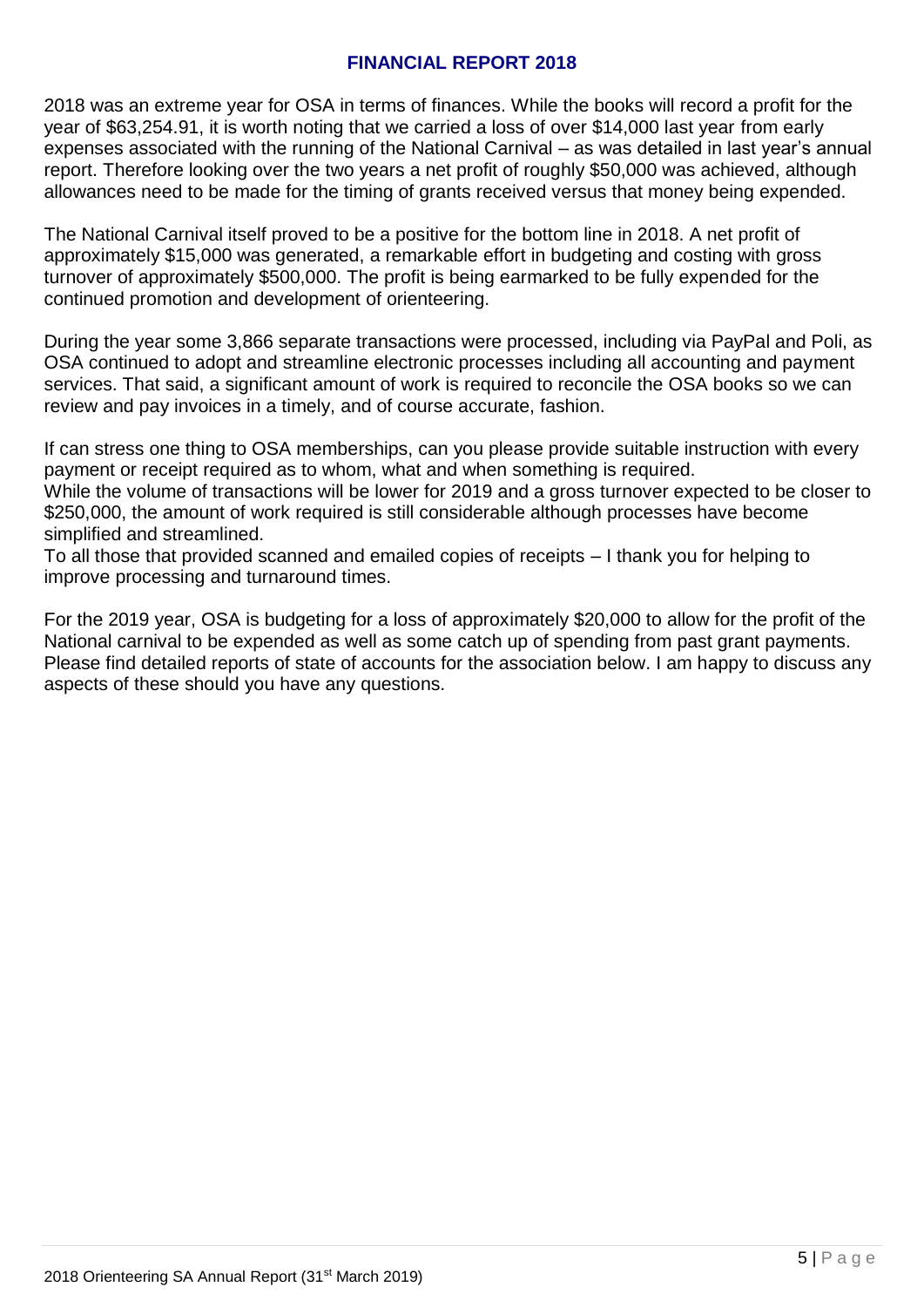# **Balance Sheet**

# Orienteering South Australia Incorporated<br>As at 31 December 2018

31 Dec 2018

| <b>Bank</b><br>OSA Events Account | 55      |
|-----------------------------------|---------|
| OSA Investment Account            | 155,074 |
| OSA Operating Account             | 77,678  |
| OSA Special Account               | 4,595   |
| PayPal                            | 1,370   |
| <b>Total Bank</b>                 | 238,773 |
| <b>Current Assets</b>             |         |
| Accounts Receivable               | 2.725   |
| <b>Total Current Assets</b>       | 2,725   |
| <b>Total Assets</b>               | 241,498 |

## Liabilities

| Equity                           | Catching Sept. Well also |
|----------------------------------|--------------------------|
| <b>Net Assets</b>                | 247,151                  |
| <b>Total Liabilities</b>         | (5, 653)                 |
| <b>Total Current Liabilities</b> | (5, 653)                 |
| Rounding                         | ×                        |
| <b>GST</b>                       | (5,653)                  |
| <b>Current Liabilities</b>       |                          |

| <b>Total Equity</b>   | 247.151 |
|-----------------------|---------|
| Retained Earnings     | 183,272 |
| Current Year Earnings | 63,879  |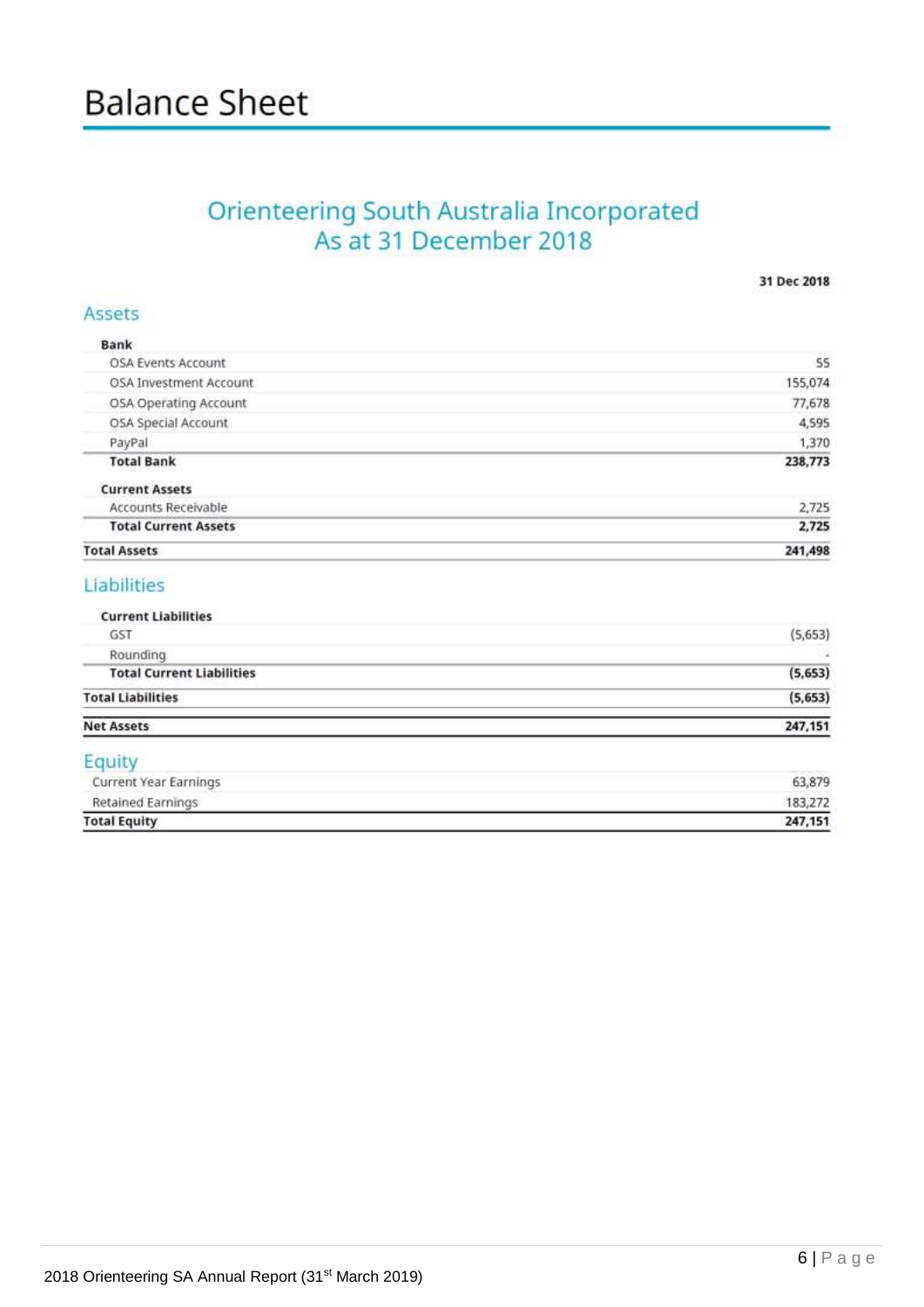# **Orienteering South Australia Incorporated** 1 January 2018 to 31 December 2018

| Income                                       |         |
|----------------------------------------------|---------|
| <b>Major Carnival Entries</b>                | 117,283 |
| Major Carnival Revenue                       | 141,725 |
| <b>Fees from events</b>                      |         |
| Midweek Income                               | 1,954   |
| <b>MTBO Event Fees</b>                       | 1,206   |
| <b>Twilight Series fees</b>                  | 1,950   |
| <b>Total Fees from events</b>                | 5,110   |
| <b>Fees from other events</b>                |         |
| <b>Schools Training</b>                      | 2,038   |
| Sporting Schools                             | 6,763   |
| <b>Total Fees from other events</b>          | 8,801   |
| <b>Income from levies</b>                    |         |
| Levies General                               | 6,134   |
| <b>Total Income from levies</b>              | 6,134   |
| <b>Income from subscriptions</b>             |         |
| Subscriptions / Membership for country clubs | 1,364   |
| Subscriptions / membership Top End           | 818     |
| Subscriptions / memberships - City Clubs     | 7,962   |
| <b>Total Income from subscriptions</b>       | 10,144  |
| Junior activities                            |         |
| Junior Donation or Catering                  | 6,233   |
| Junior Income                                | 7,656   |
| Sales of Junior Uniform                      | 135     |
| Schools - Nationals                          | 10,663  |
| <b>Total Junior activities</b>               | 24,687  |
| <b>Other Income</b>                          |         |
| <b>Interest Income</b>                       | 2,864   |
| Other miscellaneous                          | 6,164   |
| <b>Total Other Income</b>                    | 9,028   |
| <b>Southern Arrows</b>                       |         |
| Arrows Revenue                               | 3,543   |
| <b>Total Southern Arrows</b>                 | 3,543   |
| <b>Total Income</b>                          | 326,456 |
| <b>Less Cost of Sales</b>                    |         |
| <b>Event Expenses</b>                        |         |
| Midweek Training                             | 2,434   |
| MTRO Expense                                 | 363     |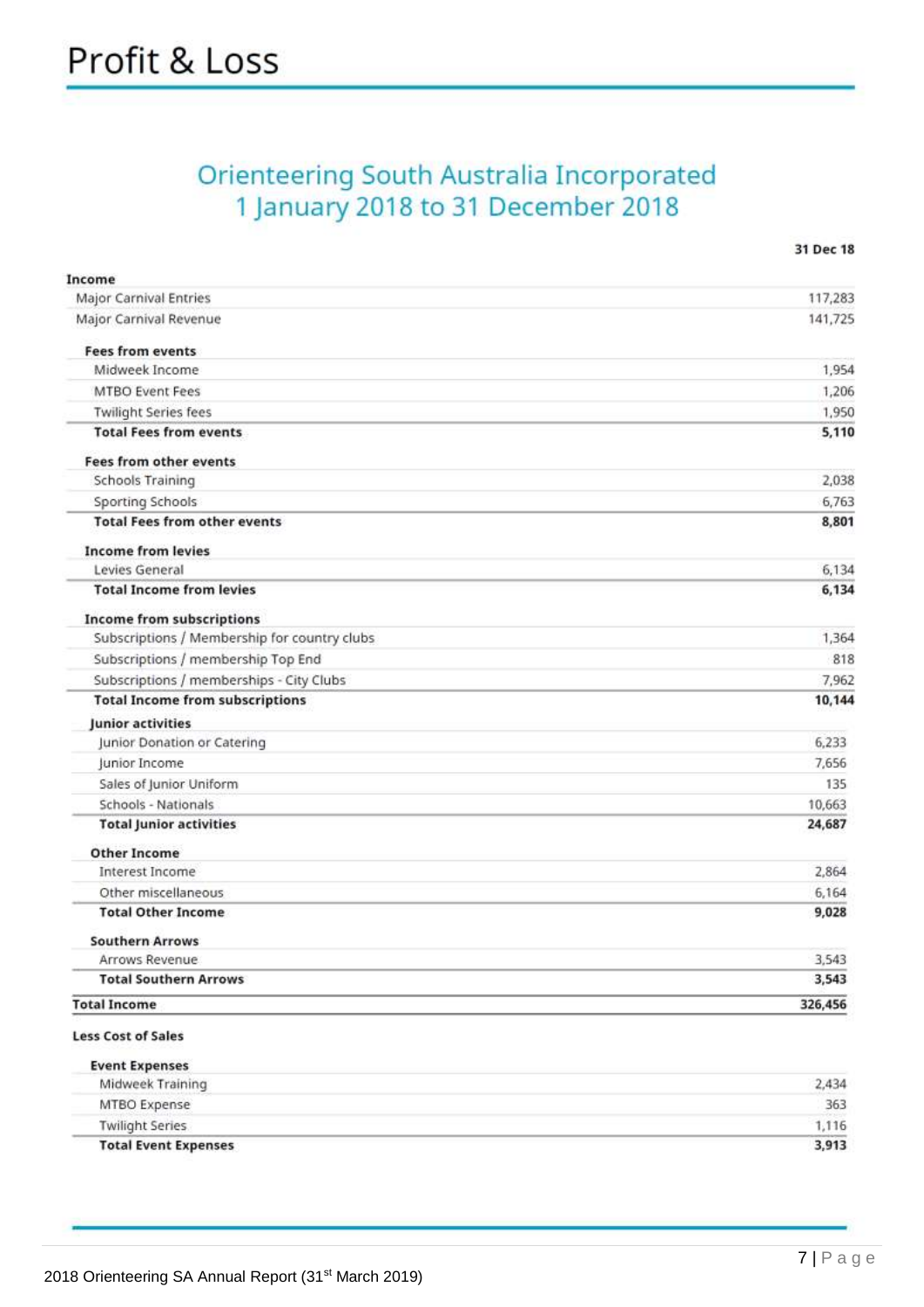| Junior activities - expenses                            | 31 Dec 18 |
|---------------------------------------------------------|-----------|
| Junior Coaching and Training                            | 6,477     |
| Junior Uniform                                          | 308       |
| Schools Team Exp                                        | 5,043     |
| <b>Total Junior activities - expenses</b>               | 11,829    |
| <b>OA - Event Levy Expense</b>                          |           |
| OA Event Levies                                         | 4,559     |
| <b>Total OA - Event Levy Expense</b>                    | 4,559     |
| <b>OA - Other Expenses</b>                              |           |
| OA Registration                                         | 7,725     |
| Subscriptions                                           | 927       |
| <b>Total OA - Other Expenses</b>                        | 8,651     |
| Other event expense                                     |           |
| <b>Schools Training Expense</b>                         | 1,022     |
| Sporting Schools Expense                                | 3,954     |
| <b>Total Other event expense</b>                        | 4,976     |
| Southern Arrows - expenditure                           |           |
| Arrows Expense                                          | 13,270    |
| <b>Total Southern Arrows - expenditure</b>              | 13,270    |
| <b>Total Cost of Sales</b>                              | 47,198    |
| <b>Gross Profit</b>                                     | 279,257   |
| <b>Income from grants</b><br>OA Special Grant           | 8,175     |
| OSR Annual Grant                                        | 27,500    |
| <b>Total Income from grants</b>                         | 35,675    |
| <b>Total Other Income</b>                               | 35,675    |
|                                                         |           |
| <b>Less Operating Expenses</b><br>Light, Power, Heating | 135       |
| Major Carnival Expense                                  | 221,969   |
| Repairs and Maintenance                                 | 1,199     |
| Scholar Exp                                             | 3,173     |
| Schools Cluster Exp                                     | 1,124     |
| <b>Administrative Expenses</b>                          |           |
| Advertising                                             | 2,455     |
| <b>Bank Fees</b>                                        | 199       |
| Cleaning                                                | 8         |
| Consulting & Accounting                                 | 679       |
| <b>General Expenses</b>                                 | 2,799     |
| Office Expenses                                         | 1,414     |
| Printing & Stationery                                   | 601       |
| Promotion                                               | 1,553     |
| Rent                                                    | 2,942     |
| Telephone & Internet                                    | 1,323     |
|                                                         |           |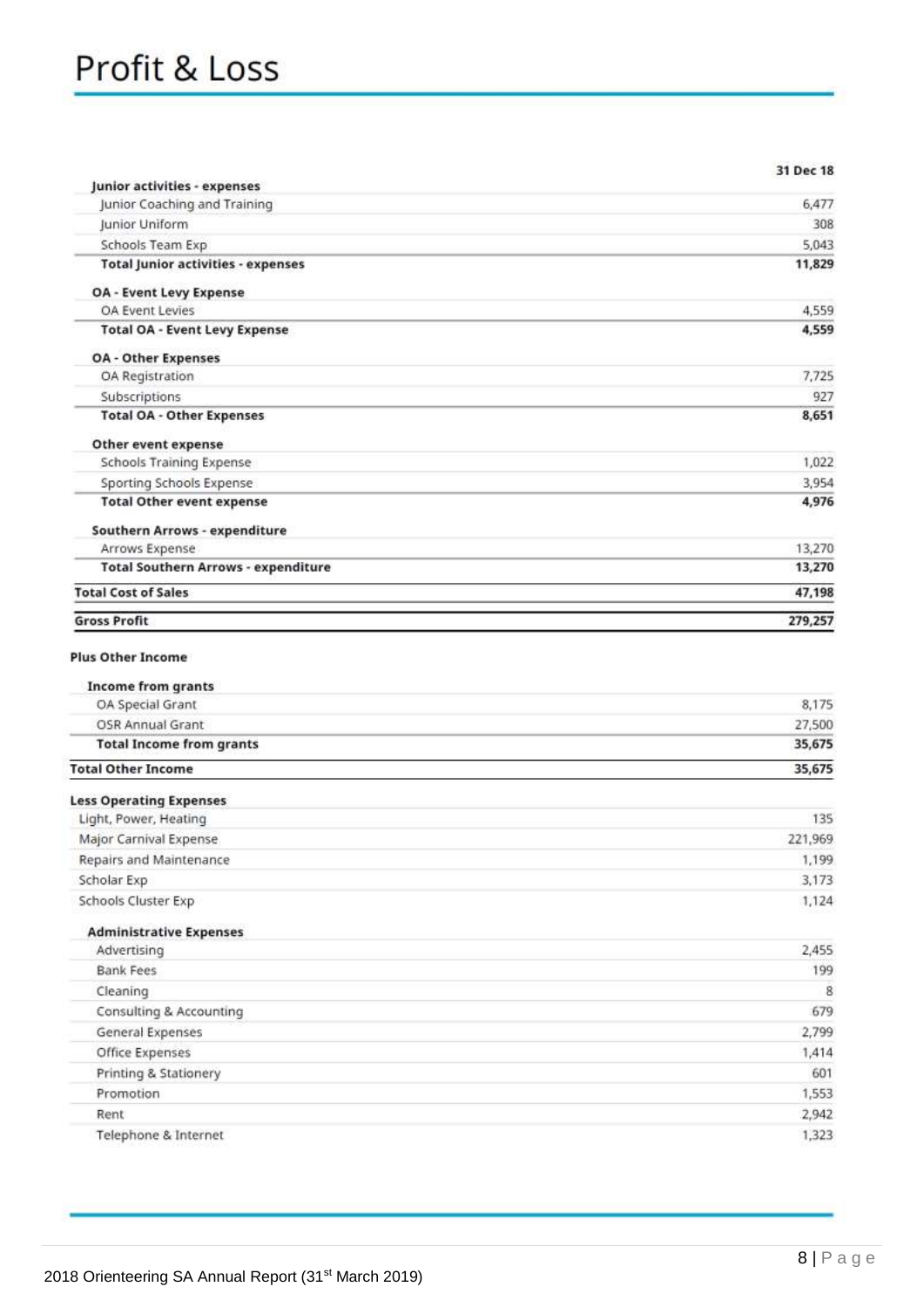# Profit & Loss

|                                      | 31 Dec 18 |
|--------------------------------------|-----------|
| <b>Total Administrative Expenses</b> | 13,972    |
| <b>Coaching expenses</b>             |           |
| Accreditation                        | 54        |
| <b>Educational / Training</b>        | 1,288     |
| <b>Total Coaching expenses</b>       | 1,342     |
| <b>Grant expenditure</b>             |           |
| OA Grant Spending                    | 18        |
| OSR Grant Spending                   | 221       |
| <b>Total Grant expenditure</b>       | 239       |
| Other expenses                       |           |
| OSA Mapping                          | 7,899     |
| <b>Total Other expenses</b>          | 7,899     |
| <b>Total Operating Expenses</b>      | 251,053   |
| <b>Net Profit</b>                    | 63,879    |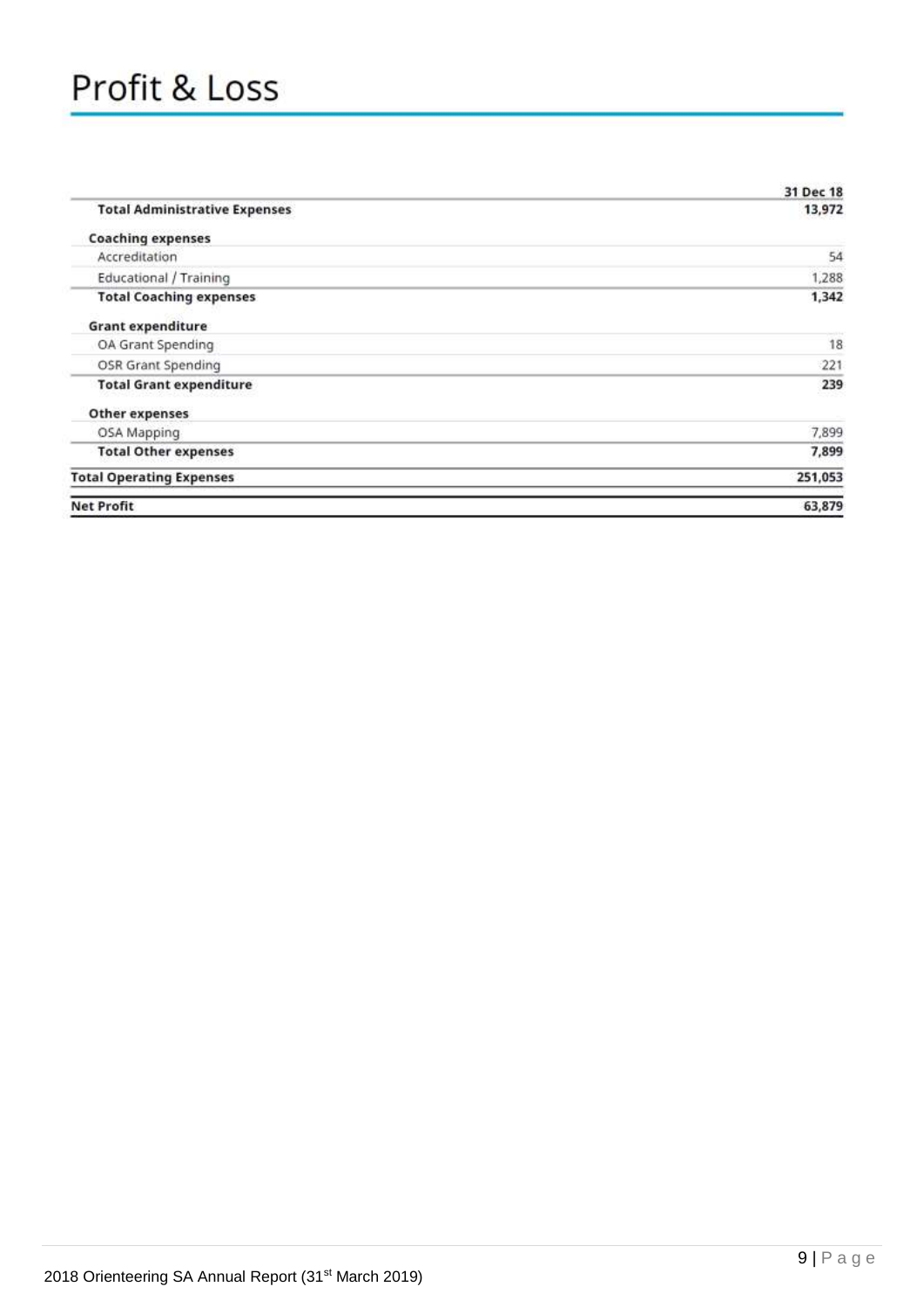#### **TECHNICAL REPORT 2018**

The focus in 2018 was on the organisation of the 2018 Australian Championships Carnival, so other activities in the Technical area were reduced.

#### **Major Events**

The major events held in 2018 (excluding the Australian Championships) were as follows:

| <b>Event</b>                                            | Location     | <b>Club</b>             | <b>Controller</b> |
|---------------------------------------------------------|--------------|-------------------------|-------------------|
| <b>SA School Championships</b>                          | The Paddocks | YA                      | David Tilbrook    |
| Tatachilla<br><b>SA Sprint Championships</b><br>College |              | <b>Bridget Anderson</b> |                   |
| <b>SA Long Championships</b>                            | Mulga Valley |                         | Peter Mayer       |

The Course Planner award was continued in 2018, with voting open for approximately 3 weeks after each event. The events were the above State Championship events, OY events and other forest events. The winner in 2018 was Craig Colwell for the Long OY event at Mannawarra in the Flinders Ranges on the June Long Weekend

The SA Club Relays was a non-urban format in 2018, being held at Moon Rocks, and was internally controlled by the Southern Arrows.

#### **Workshops and Technical Documents**

A Level 3 Controllers workshop was held in February under the auspices of Orienteering Australia, with participants including several of the controllers for the Australian Championships events, as well as several from interstate.

A course the basics of Using SPORTident at minor events was held in December, as lead up to the decision to use full SPORTident for Twilight Series in 2019.

IOF released a new version of the control descriptions – 2018. Only minor changes e.g. symbol for Out of Bounds areas on Sprint Maps, new symbol for artificial trench. Other changes are wording and the use of symbols in other columns.

#### **SPORTident Equipment**

The printer with the SI Kit ceased to function, and was not able to be repaired. A replacement was provided by SPORTident, and a second printer kit purchased as a back-up. This was used as a part of a separate kit with some standard control units and some of the SI Cards used for normal events.

#### **Mapping and Permanent Courses**

Limited work was undertaken on expanding our permanent courses in 2018, although the Oaklands and Para Wirra courses were updated to account for updates in each of the respective park areas. Overall the number of downloads were less in 2018, possibly for several reasons

- No new courses were released in 2018 and some course were unavailable for a period. New courses have previously caused a spike in downloads
- Deployment of new website late in 2017 which resulted in a new page URL so search indexes possibly took a while to be updated

The chart below shows the month by month downloads for the past few years. Many downloads are of multiple maps, and some downloads are for the use of groups.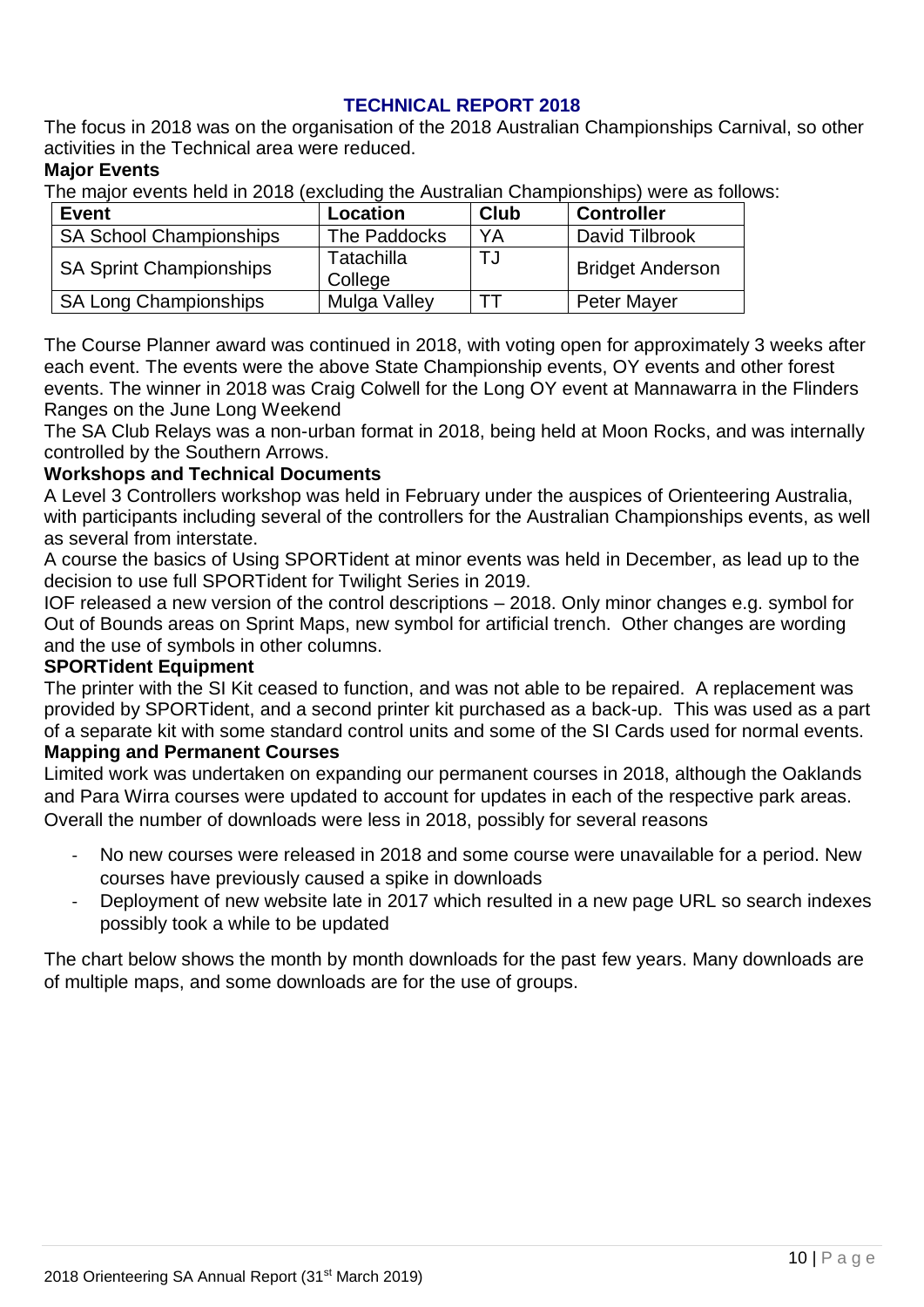

Mapping in late 2017-18 had a focus on the Australian Championships (new maps and updates). Coaching scholars in SA (Manu Jurado over the 2017-18 summer and Ollie Williams in 2018-19) continued to add to our stock of urban maps.

#### **2018 Australian Championships Carnival Report**

A successful Australian Championships carnival was held due to the fantastic efforts of many volunteers. A very packed program of 8 events in 9 days from 29<sup>th</sup> September to 7<sup>th</sup> October was held, with the first 3 events near Renmark and the remaining events near Adelaide. Volunteers for the events were as follows:

| <b>Event</b>                          | <b>Event Personnel</b>                 |
|---------------------------------------|----------------------------------------|
| Australian Middle Distance            | <b>Controller: Phil Hazell</b>         |
| Championships                         | Organiser: Rob Tucker                  |
| <b>NOL and WRE Event</b>              | <b>Course Planner: Bob Smith</b>       |
| <b>Crooked Straight</b>               | <b>IOF Event Advisor: Robin Uppill</b> |
|                                       | Mapper: Manu Jurado                    |
| <b>Australian Relay Championships</b> | <b>Controller: Adrian Uppill</b>       |
| <b>NOL Event</b>                      | <b>Organiser: Craig Colwell</b>        |
| Wiela – Bunyip Reach                  | <b>Course Planner: Simon Uppill</b>    |
|                                       | Mapper: Adrian Uppill                  |
| <b>Australian Sprint Distance</b>     | <b>Controller: Peter Cutten</b>        |
| Championships                         | Organiser: Adrian Uppill               |
| <b>NOL and WRE Event</b>              | <b>Course Planner: Robin Uppill</b>    |
| <b>Renmark Schools</b>                | IOF Event Advisor: Jenny Casanova      |
|                                       | Mapper: Adrian Uppill                  |
| <b>Australian School Sprint</b>       | <b>Controller: Andrew Kennedy</b>      |
| and Heaps Good Tri-Adelaide           | Organiser: Aylwin Lim                  |
| Day 1                                 | Course Planner: David George           |
| <b>Keithcot Farm</b>                  | Map Updates: Ken Thompson              |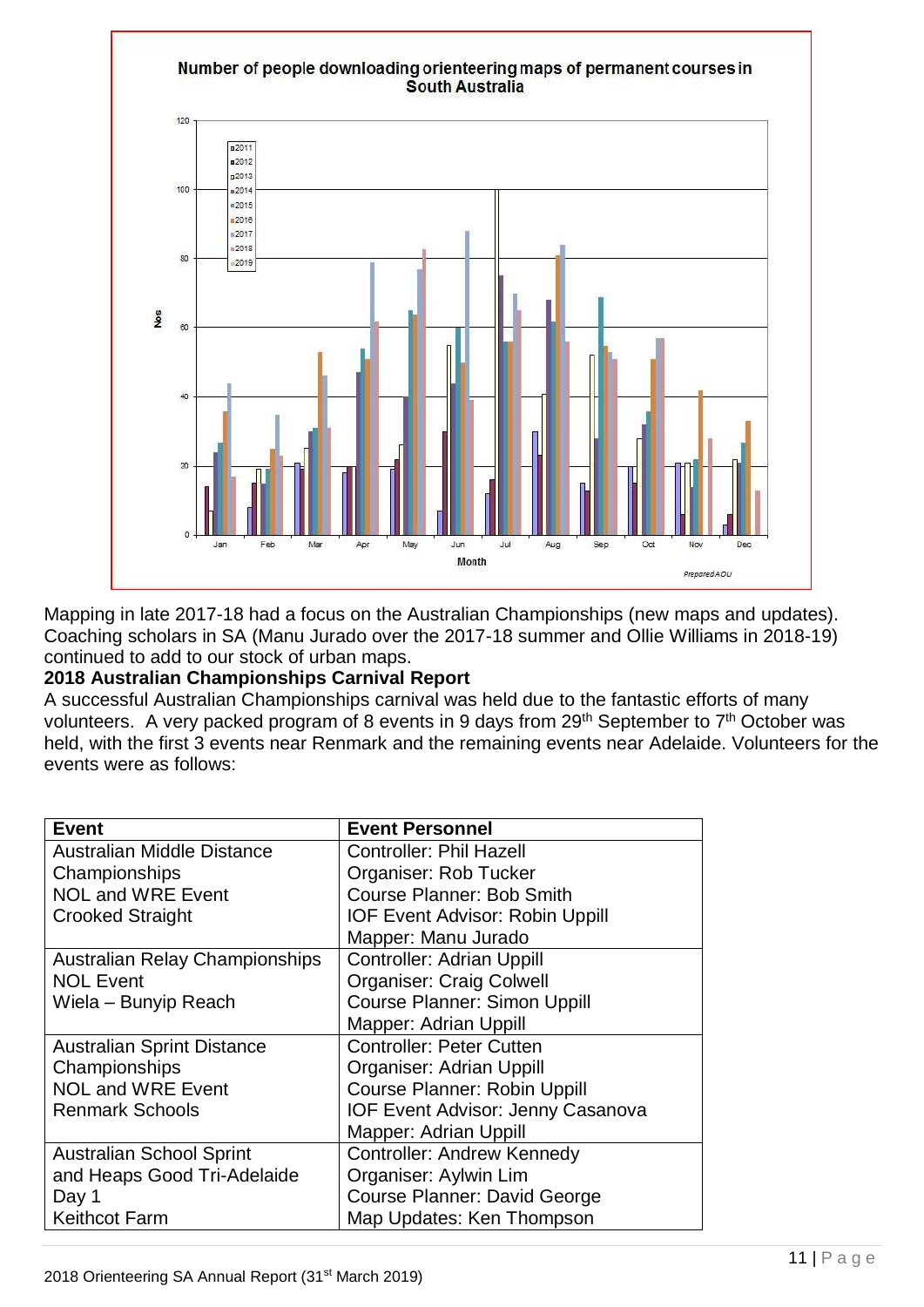| <b>Event</b>                     | <b>Event Personnel</b>                  |
|----------------------------------|-----------------------------------------|
| Australian Schools Individual    | <b>Controller: Gerry Velaitis</b>       |
| and Heaps Good Tri-Adelaide      | Organiser: Frank Tomas, Peter Kreminski |
| Day 2                            | <b>Course Planner: Andrew Kennedy</b>   |
| Wirra Wirra                      | Map Updates: Adrian Uppill              |
| <b>Australian Schools Relay</b>  | <b>Controller: David Tilbrook</b>       |
| and Heaps Good Tri-Adelaide      | Organiser: Fi Pahor and John Such       |
| Day 3                            | Course Planner: John Nieuwenhoven       |
| <b>Mt Crawford North</b>         | Map Updates: Adrian Uppill              |
| Australian Long Distance         | Controller and IOF Event Advisor: Jenny |
| Championships                    | Casanova                                |
| <b>NOL and WRE Event</b>         | Organiser: Fi Pahor and James Lloyd     |
| Gumeracha Gold Fields            | Course Planner: Vince Loye              |
|                                  | Map Updates: Manu Jurado and Adrian     |
|                                  | Uppill                                  |
| South Australian Middle Distance | Controller: Gil Hollamby/David George   |
| Championships                    | Organiser: Ruhi Afnan                   |
| <b>NOL Event</b>                 | <b>Course Planner: Steve Cooper</b>     |
| Keynes Gap                       | Mapper: David George                    |

| The other main carnival roles were as follows: |  |
|------------------------------------------------|--|
|------------------------------------------------|--|

| <b>Carnival Coordinator</b>                 | <b>Robin Uppill</b>                                                                 |
|---------------------------------------------|-------------------------------------------------------------------------------------|
| <b>Committee Secretary</b>                  | <b>Erica Diment</b>                                                                 |
| Finance                                     | Sue Bament, Andrew Kennedy                                                          |
| <b>Technical Directors</b>                  | Robin Uppill and Jenny Casanova                                                     |
| Merchandise                                 | Clothing – Jan Hillyard<br>Bridget Anderson – coffee cups, logo                     |
| <b>Schools Championships</b><br>Coordinator | Clive Arthur, assisted by Kate Marschall,<br><b>Ben Cazzolato and Marian Arthur</b> |
| <b>Equipment Coordinator</b>                | <b>Barry Wheeler</b>                                                                |
| Computing/IT/Entries                        | Ken Thompson, Trevor Diment, Phil<br>Davill                                         |
| <b>Start Team Coordinator</b>               | <b>Craig Colwell</b>                                                                |
| <b>Registration Coordinator</b>             | Erica Diment, Ian Grivell                                                           |
| <b>Finish Logistics</b>                     | Peter Kreminski                                                                     |
| <b>Live Centre Coordinator</b>              | Chris Naughton, Living It Live                                                      |
| <b>First Aid Coordinator</b>                | Jan Hillyard                                                                        |
| <b>String Courses</b>                       | Zita Sankauskas                                                                     |

Entries were above the estimates for all events as follows;

| <b>Event</b>                          | <b>Estimate</b> | <b>Actual</b> | <b>EOD</b> |
|---------------------------------------|-----------------|---------------|------------|
| Australian Middle Distance            | 750             | 814           | 17         |
| Championships                         |                 |               |            |
| <b>Australian Relay Championships</b> | 550             | 668           | <b>NA</b>  |
| <b>Australian Sprint Distance</b>     | 650             | 768           | 13         |
| Championships                         |                 |               |            |
| <b>Australian School Sprint</b>       | 150             | 149           |            |
| and Heaps Good Tri-Adelaide Day 1     | 300             | 378           | 21         |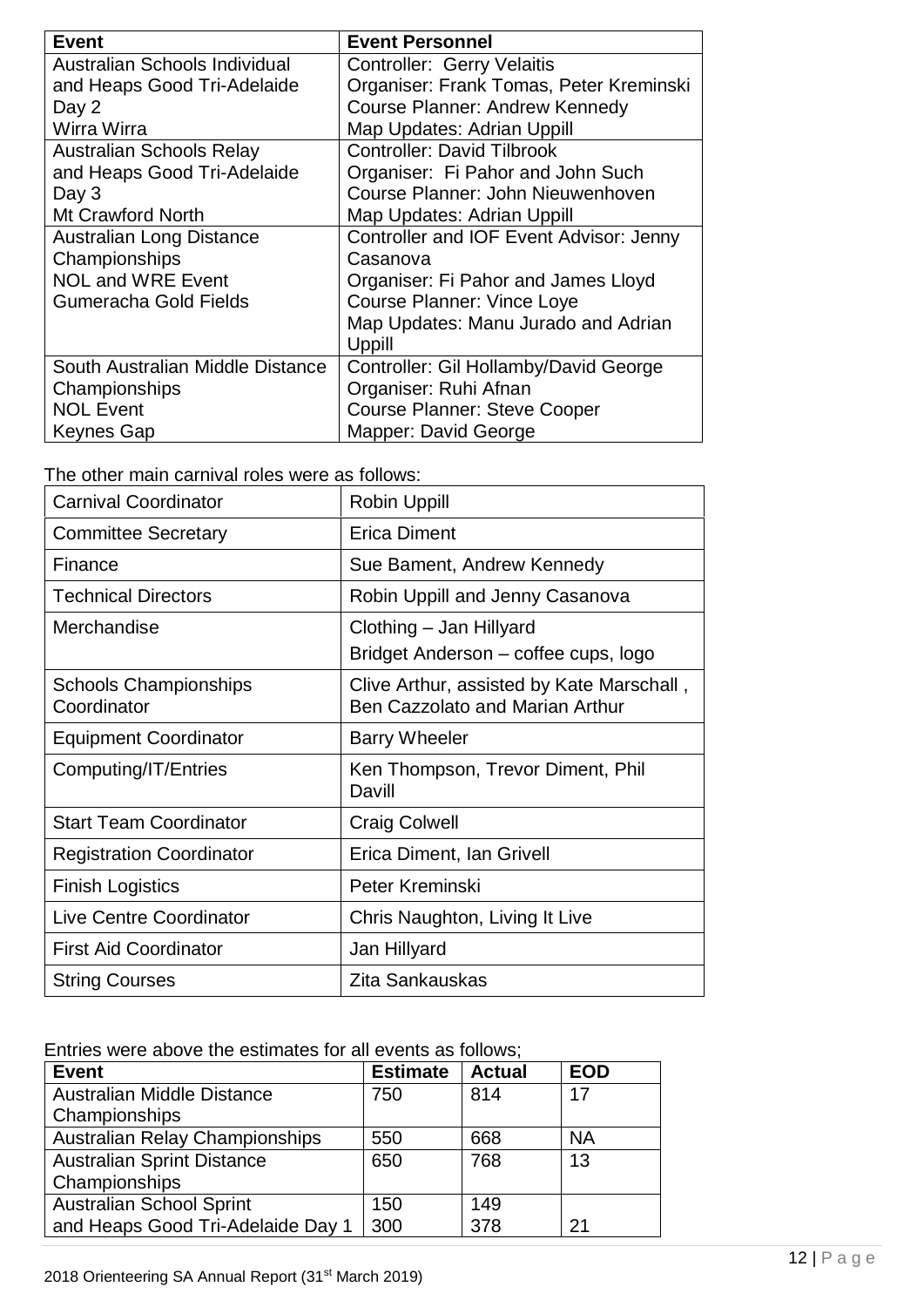| <b>Event</b>                      | <b>Estimate</b> | <b>Actual</b> | <b>EOD</b> |
|-----------------------------------|-----------------|---------------|------------|
| Australian Schools Individual     | 150             | 149           |            |
| and Heaps Good Tri-Adelaide Day 2 | 350             | 387           | 21         |
| <b>Australian Schools Relay</b>   | 150             | 150           |            |
| and Heaps Good Tri-Adelaide Day 3 | 350             | 380           | <b>NA</b>  |
| <b>Australian Long Distance</b>   | 750             | 794           | 20         |
| Championships                     |                 |               |            |
| South Australian Middle Distance  | 650             | 759           | 20         |
| Championships                     |                 |               |            |

Based on previous national carnivals in SA, the events were again all organised as OSA events rather than club events, as no-one club has the personnel or expertise to run major events. Rather having a single team for each major activity was considered the best approach. In addition the main individual roles were filled by a combination of people volunteering (e.g. course planning) and targeting people believed to be able to capably fulfil the role.

The general feedback from participants was very positive, with many appreciative of the varied terrain offered. Comments were made in person at the events, at other interstate events we attended after the carnival, and also by unsolicited email after the carnival.

On the financial side, the entry numbers being greater than expected meant a profit was made, consideration is currently underway on the best use of these funds.

A more detailed carnival report was completed, copies were distributed to the clubs.

#### **Robin Uppill**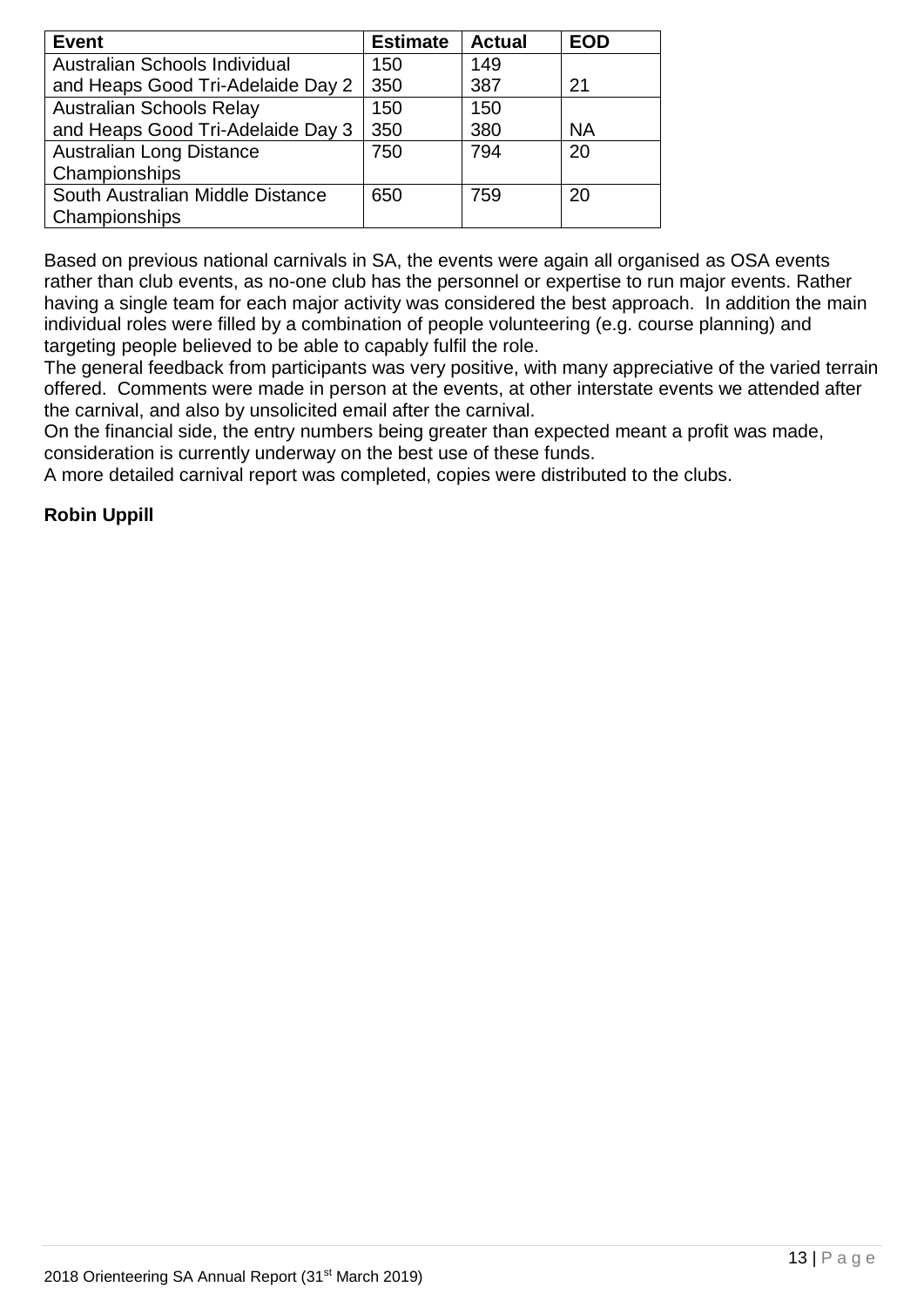#### **NEWSLETTER REPORT 2018**

Four South Australian newsletters were published in the year since I became editor. These were last June, September, November (an Australian Championship Carnival special) and December.

Staying with the method established by the previous editor, all newsletters were published electronically except for one significant difference. Earlier newsletters were published as PDF documents but since March 2018 they have been published in the mobile-friendly and more flexible html (web-readable) format, which has enabled the addition of several new features. A PDF version is still produced for members who prefer a printed copy.

Several OSA members have provided articles for the newsletter. Thanks for these. This makes the editor's job easier to do. The internet also provides an abundant source of interesting material, in particular the OSA Facebook page for photos and the OSA home page for articles and additional photos. Many are copied and summarised for use in the newsletter.

Requests for articles and photos and notification of when a new newsletter has been published is through the ENews.

Members continued support for articles is very much appreciated, and more would be welcomed. Please keep them coming.

**Frank Burden** Editor

#### **COACHING REPORT 2018**

2018 was another successful year for Orienteering South Australia.

We held a number of junior camps with the Southern Darts and Junior Arrows. The Junior Arrows held their first interstate orienteering camp in July with a turn out of 40 participants. This was our most attended camp in many years. For future camps, we will endeavour to have more interstate camps.

A number of juniors also took up coaching qualifications which is a good indication that juniors are keen to participate and learn more about coaching orienteering.

We had success with our coaching scholars Manu and Oliver. Both brought different qualities to better Orienteering SA. In future I believe we need to review the outline and expectations for international coaching scholars in SA. I believe we should still pursue international scholars but need to give more support to help them achieve what is best for Orienteering SA.

Looking to the future, 2019 is another busy year. The Southern Darts and Junior Arrows will be doing more training sessions together. As well as this, we will continue the women's coaching and girls only training days. We will also be continuing the Junior Arrows training camp; to be held in July in the Barossa Valley.

I also believe that we should continue to have one off training days but look to different venues and with different activities to cater for not just beginners. We also need to publicize these more, maybe with social activities attached.

**Bridget Anderson.** Coaching Coordinator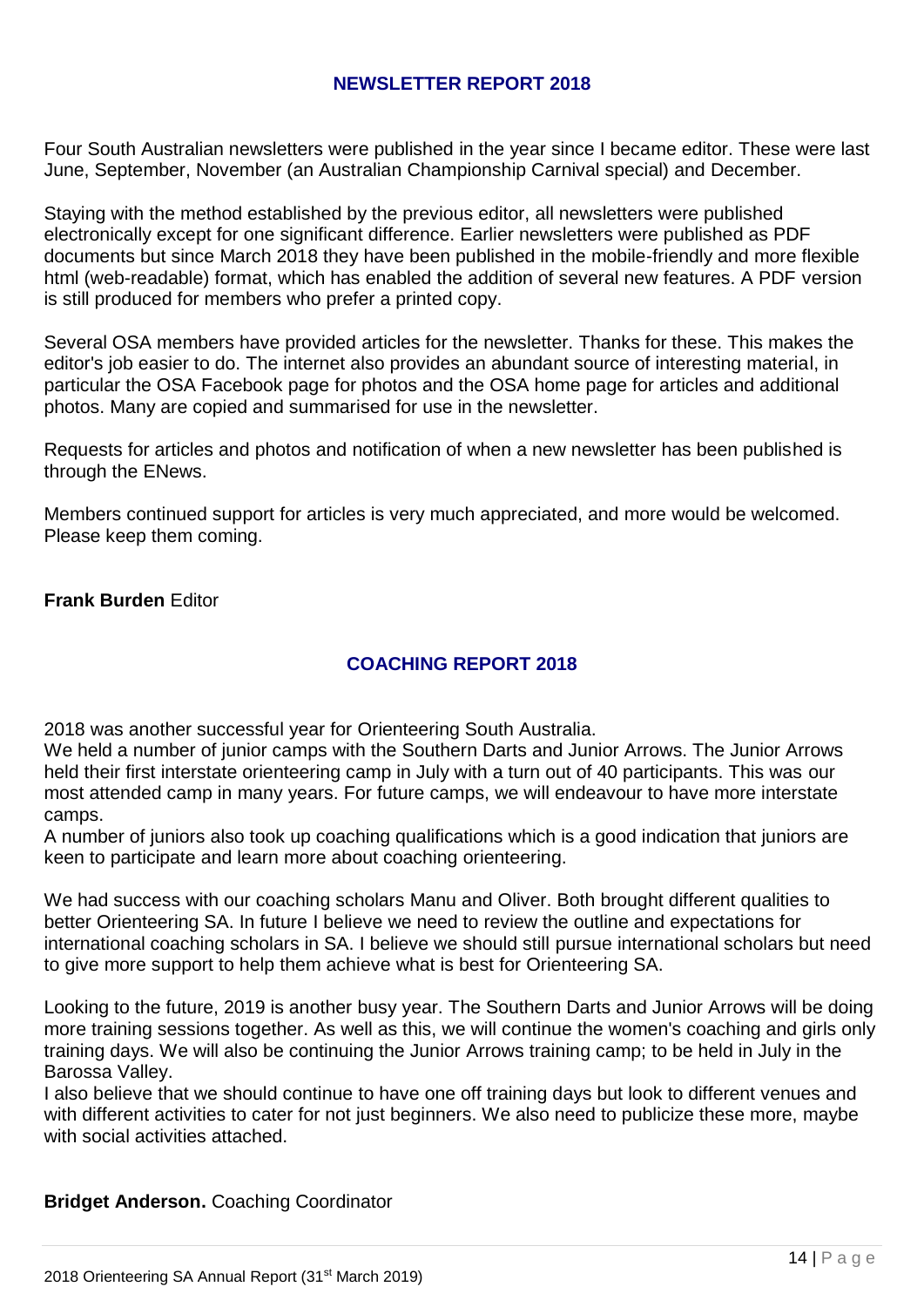#### **PUBLICITY & PROMOTION REPORT 2018**

# *Some Highlights*

- Social media highlights:
	- o As of the 31st December 2018 we had 801 likes on our Facebook page compared to 696 on 1st January 2018.
	- o We had a peak interest in clicks on the Facebook page around the time of the carnival, as we would expect.
	- o We reach approximately 1,500 people on our social media, hopefully we can get this number to grow.
- Media highlights:
	- o August 2018: Orienteering featured in 'The Flinders News' with an article about Orienteering in the Mid North (for the Night and Long distance champs weekend)
	- o October 2018: Tanunda Newspaper article featuring our SA juniors post-Aus champs
	- o September 2018: ABC Riverland Radio feature for the Aus champs carnival

#### *General*

Communication to members and casual orienteers through the weekly e-news continues to be very effective.

Distribution of Twilight series flyers to schools and at the Rogaine – we gained three runners at those events through the promotion with Rogaining.

Distributing flyers and having programs out at events is a useful method to put orienteering "out there" and keep people interested with succinct information.

With the rise of social media as a marketing strategy, we have been jumping on the method of creating colorful digital flyers to catch attention. 45 flyers and promotional visual aids were created last year! How effective these are might be something to look into, but in the meantime, their eyecatching visual nature keeps things fun and interesting for orienteering promotion.

# *Looking Ahead*

- More promotion surrounding the permanent orienteering courses to get people interested in the sport without having the pressure of putting on events.
- Continuing to put up Events on Facebook for those who use social media as another way to find the eventor link. The more access to our sport the better!
- Involving a social media and general marketing professional to create a publicity and promotions plan. The idea is this will be a long-term strategy for the long-term interest in orienteering, as well as hopefully being a plan that anyone can follow.

**Olivia Sprod** – Publicity and Promotion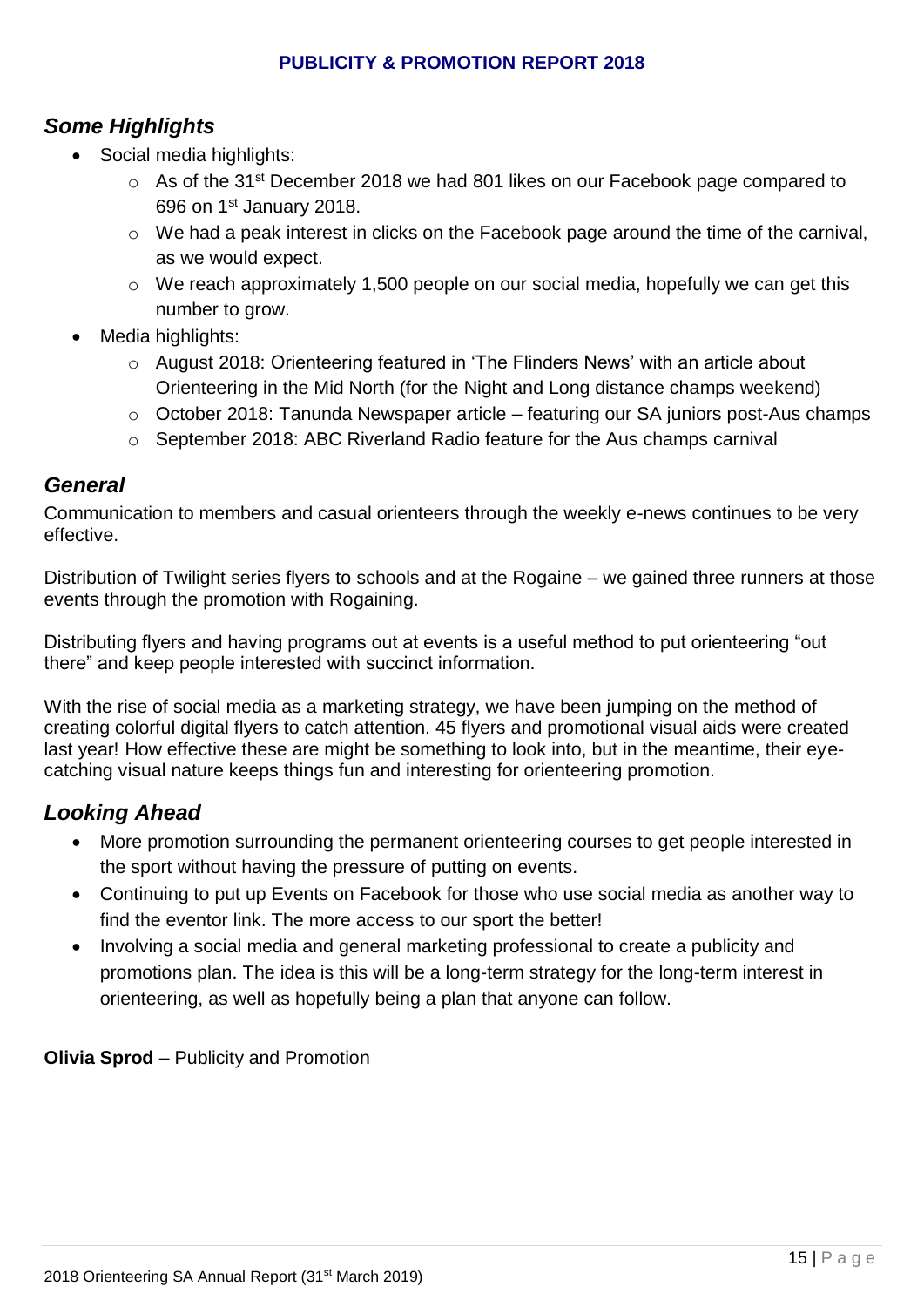#### **SCHOOLS REPORT 2018**

It's a year since I commenced as Orienteering SA Schools Coordinator.

It has certainly been a huge job to get to know my new role, and learn many of the aspects of how best to cater for the sporting school enquires, the school coaching commitments, and balance all the emails, and other tasks that unfold.

Luckily, Christine Franklin was very helpful with handover of USB and documents, and was willing to show me where to access information. Also, both Erica and Robin gave me assistance to take over from them. Then, Jim MacKay, the Australian Sporting Schools coordinator helped me understand the Sporting Schools web site and navigate around it. Special thanks to Ken, who has kindly helped on the many times I have needed IT guidance.

A small orienteering schools committee was also formed with Erica, Kay, Aylwin, Ben and myself. It was good to share ideas, decisions and work as a team.

Last year, I started in term 2 observing our most qualified coach in SA Kay Haarsma, whilst she taught a sporting school series of lessons at Echunga PS. This gave me the understanding to put together a teaching unit for primary sporting schools, with the use of USB information, powerpoints, videos and essential orienteering facts. I built up a kit of orienteering materials and folders, bulldog clips etc and stacked them all in transportable boxes. I also started working with country schools, presenting a viable 2 day package that worked really well with Manoora PS in term 3.

Other schools we worked with for sporting schools were Concordia College, Walkerville PS and Seaview Christian College, Port Augusta. St Andrews, Norton Summit PS and East Adelaide PS all had orienteering sessions with various coaches.

The term 4 Sporting Schools sessions didn't get off to a good start with notification problems from the Sporting Schools Commission. We didn't get email detailing which schools had applied for term 4 grants. We only found out when a teacher from Berri contacted us as to why we hadn't replied. On follow up, it appeared that computer system change over problems had occurred, and other sporting schools areas has also been affected. This resulted in a delay with contacting the school, preparing new maps, giving quotes and working out dates and coaches to supply the 5 schools that wanted orienteering assistance from us.

However, we all banded together to work fast, and four new school orienteering contracts went ahead.

Three new maps were created, using the skills of our new scholar – Oliver Williams. They were Reynella South PS, Our Lady of the River School in Berri (including an adjoining oval) and Mount Barker PS.

Heritage College chose to continue having a coach come out and work with the school's year 6's as part of a continuing program.

Luke Cotter from the Berri school, worked with me to achieve his level O coaching qualifications, so he could deliver his own program with his whole school. He learnt to use Purple Pen, and has been extremely interested in spreading the orienteering network in the Riverland.

Mt Barker PS was a school that came on board as a result of the orienteering sessions at Echunga PS. The teacher ran orienteering sessions for the whole school, and also gained his Level O qualifications. He agreed to help support a Mount Barker country after school network / cluster with Echunga for 2019.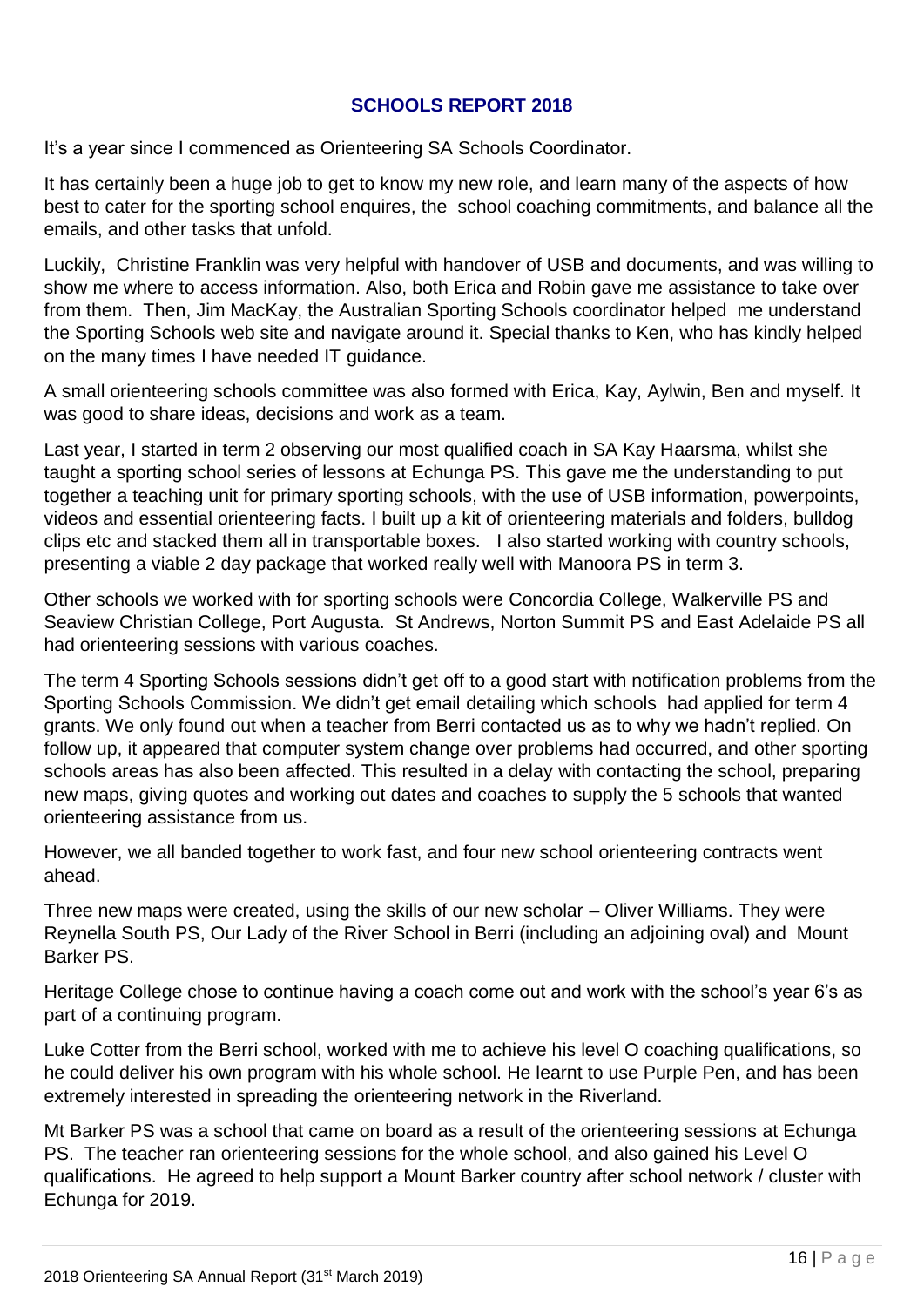We feel that it is important to have publicity to promote all opportunities to schools. Olivia has been making us flyers, and brochures to be able to give out to schools.

I also believe that the way to get more overall people and families to become orienteers is to follow up after sporting school events and school clusters. This way the interested kids bring their parents, who then find it great......and start coming to regular Orienteering SA events.

Over the year, I have gained a better understanding of the whole way Sporting Schools operate, with help from our SA management committee and the Australian Sporting Schools Orienteering Coordinator – Jim Mackay.

During the Australian Carnival, I also had a chance to discuss the Tasmanian Sporting Schools set up and gained many ideas from their coordinators.

I'm looking forward to continuing to fulfil my role as Orienteering SA Schools Coordinator.

#### **Zita Sankauskas –Schools Coordinator**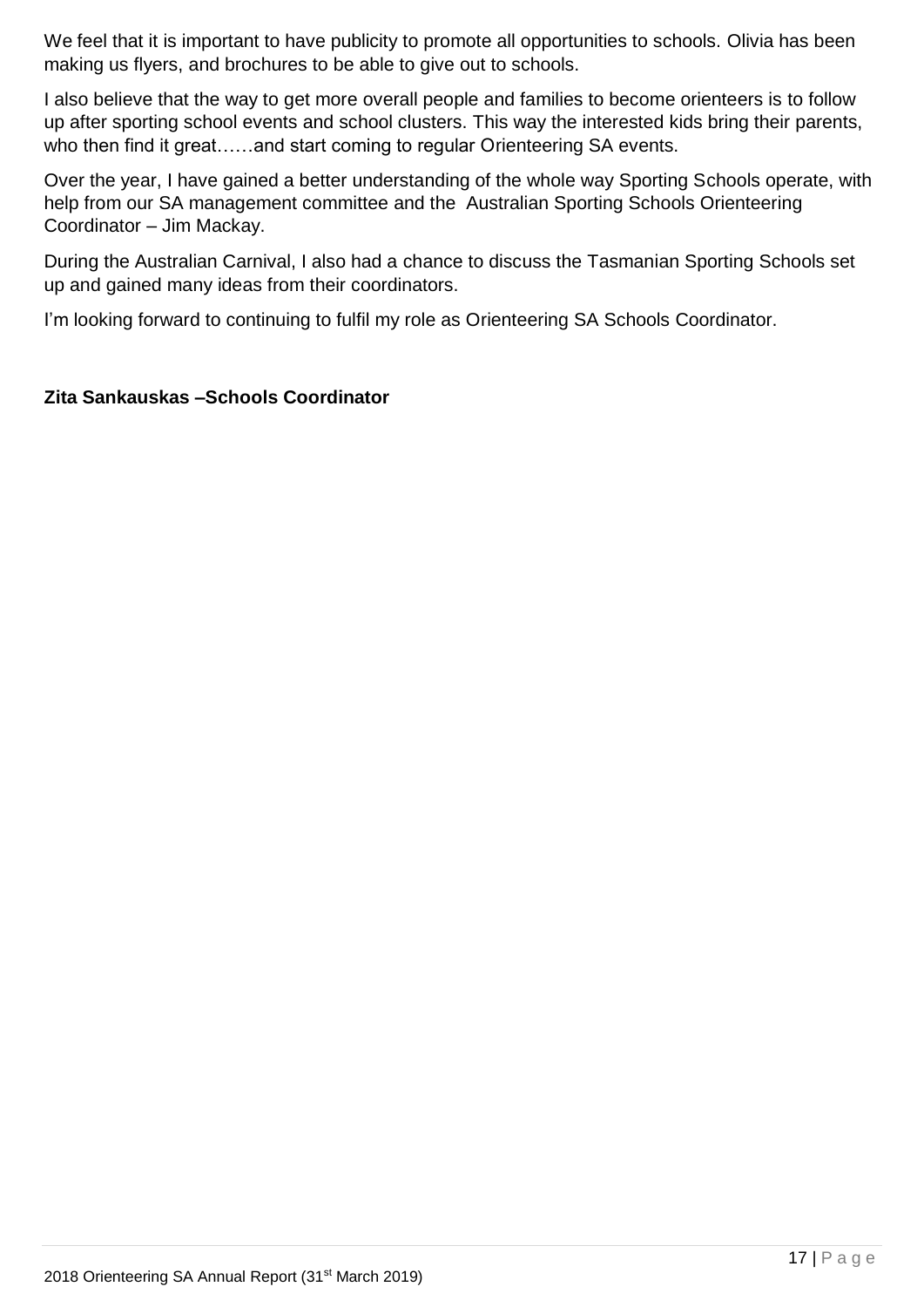#### **SOUTHERN ARROWS REPORT 2018**

2018 was another successful year. We started of the year with a bang in Melbourne at their March Sprint weekend. The Junior team won the sprint relay and the senior team came 2nd.

There was also excellent results at Easter with Simon winning M21E and Angus being selected into the Australian JWOC team.

Vanessa Round was successful in being selected into the Australia WOC team and placed her best result ever in the Middle distance event.

Both Angus and Olivia represented Australia at the World University Orienteering championships in Finland and did very well in particularly tough terrain. Simon, Bridget, Angus and Olivia also represented Australia for the Bushrangers team in New Zealand.

The year ended with the Australian Orienteering Championships in South Australia. In the Australian relays the Women Junior teams were the 3rd best Australian team and the Senior Women also placed 3rd.

Overall for 2018 the Junior Women's team came 2nd, the Senior Women came 4th, the Senior Men 4th and the Junior Men were 4th.

The overall placings were: M21- Simon 1st Kerrin 18th Brian Poon 59th Will K 64th W21- Bridget 4th Olivia 8th Jenny 25th M20- Angus 3rd Dante 6th Nick 39th Rohan 41st W20- Abigail- 8th Joanna- 11th Emily- 14th Sarah- 20th Meredith- 20th Alyce- 38th

#### **Bridget Anderson**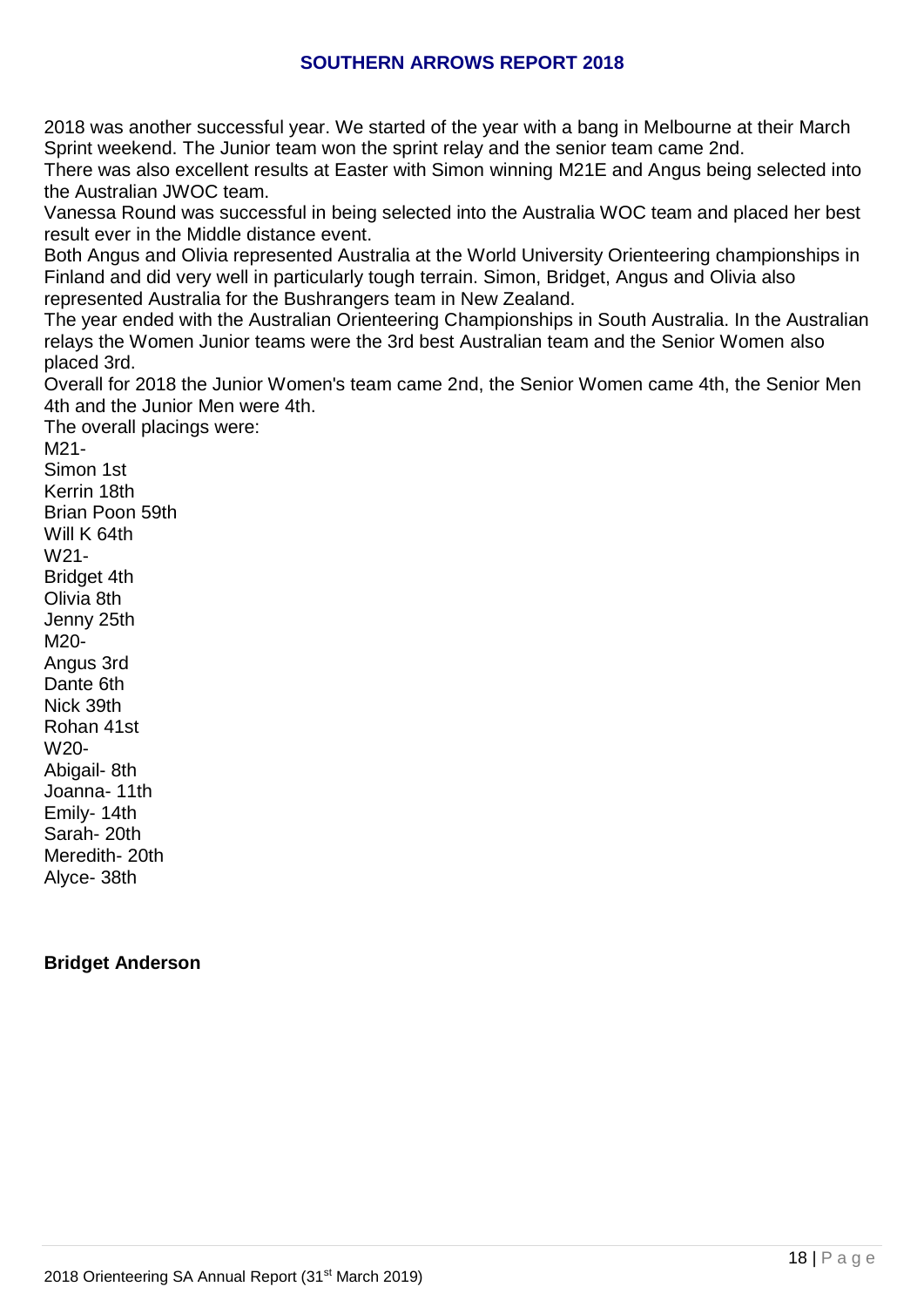#### **MOUNTAIN BIKE ORIENTEERING 2018**

There were 5 events during the year, most combining with co-located foot events. TJ had 2 events while OHOC, WA and YA one each.

There was an average of 22 competitors per event with Orienteering SA members ranging from  $2 - 9$ per event.

The most popular event was Shepherd Hill (TJ) with 35 entries.

The Belair event showed up the need for better coordination prior to the event, so tasks were clearly allocated. The mass start for score events means that MTBO entrants need to register around the same time needing extra resources in the short period prior to the map hand out time.

Other events went smoothly with MTBO control setting done by setters not necessarily from the organising club. A combined registration and finish for both Foot and MTBO worked well where organisers were fully briefed.

With the small numbers, the mass start score format helps to make it a social event before and after. Feedback from competitors has been positive, although some found the Fox Creek Champs rather testing in the steep terrain.

Line courses using SI would enable planning of more interesting route choice legs and will be considered for 2019.

Where SI is used, it would be preferable to have one event for both Foot and MTBO courses. This would simplify administration, even if the course planning for bikes is done by a different planner.

#### **Peter Mayer (for Kay Haarsma)**- MTBO Coordinator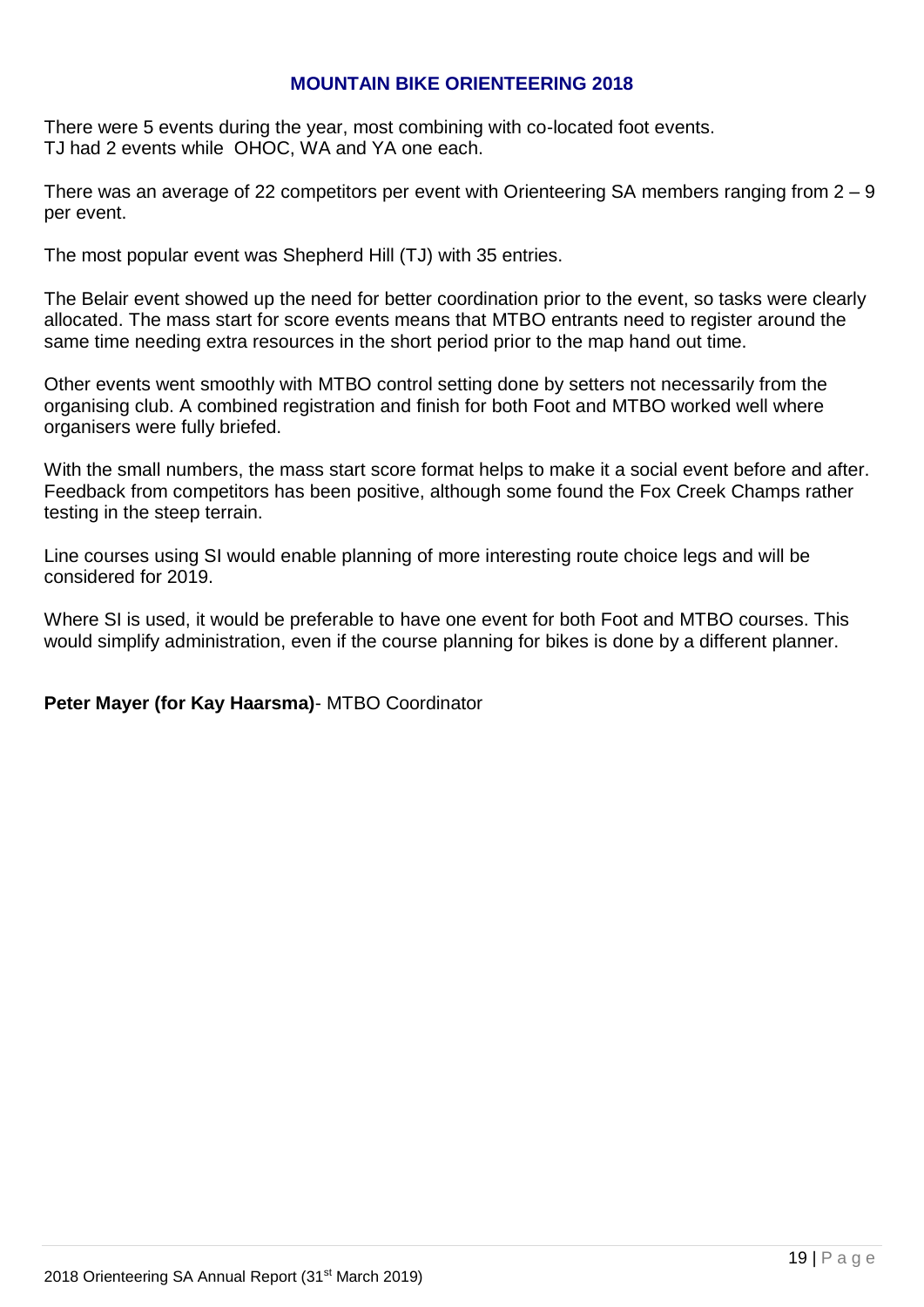#### **INFORMATION TECHNOLOGY REPORT 2018**

#### **Club Numbers**

#### **Full Members 2018**

|        | Junior | Senior | Veterans | Total |
|--------|--------|--------|----------|-------|
| Male   | 44     | 10     | 117      | 166   |
| Female | 42     |        | 78       | 125   |
| Total  | 86     | 15     | 190      | 291   |

Definitions for members age categories:

Junior = up to 20 years Senior = 21 to 34 years Veterans = 35 years and over

#### **Full Members 2017**

|        | Junior | Senior | Veterans | Total |
|--------|--------|--------|----------|-------|
| Male   | 12     | 15     | 108      | 13:   |
| Female | 41     | 12     | 71       |       |
| Total  | 53     | 27     | 179      |       |

#### **Club Members Summary of All types**

| Club         | 2018 | 2017 | Change  |
|--------------|------|------|---------|
| OH           | 59   | 49   | 10.0    |
| <b>TT</b>    | 65   | 69   | $-4.0$  |
| TJ           | 73   | 55   | 18.0    |
| <b>WA</b>    | 41   | 41   | 0.0     |
| YA           | 42   | 44   | $-2.0$  |
| <b>TE</b>    | 68   | 96   | $-28.0$ |
| <b>SB</b>    | 42   | 36   | 6.0     |
| $\mathsf{L}$ | 37   | 47   | $-10.0$ |
|              | 432  | 437  | $-5.0$  |

| <b>School Club Members</b>       |           | Enrol | Club |
|----------------------------------|-----------|-------|------|
| <b>Black Forest Primary</b>      |           |       |      |
| School                           |           | 490   | ΤJ   |
| Wirreanda HS                     |           | 905   | ТJ   |
| Goodwood PS                      |           | 393   | ТJ   |
| Marryatville HS                  |           | 1228  | тт   |
| <b>Blackfriars Priory School</b> |           | 850   | ΤJ   |
| <b>Sturt St Community</b>        |           |       |      |
| School                           |           | 291   | ТJ   |
| <b>Woodside PS</b>               |           | 250   | тт   |
| <b>Colonel Light Gardens</b>     |           | 650   | ТJ   |
|                                  | $Total =$ | 5057  |      |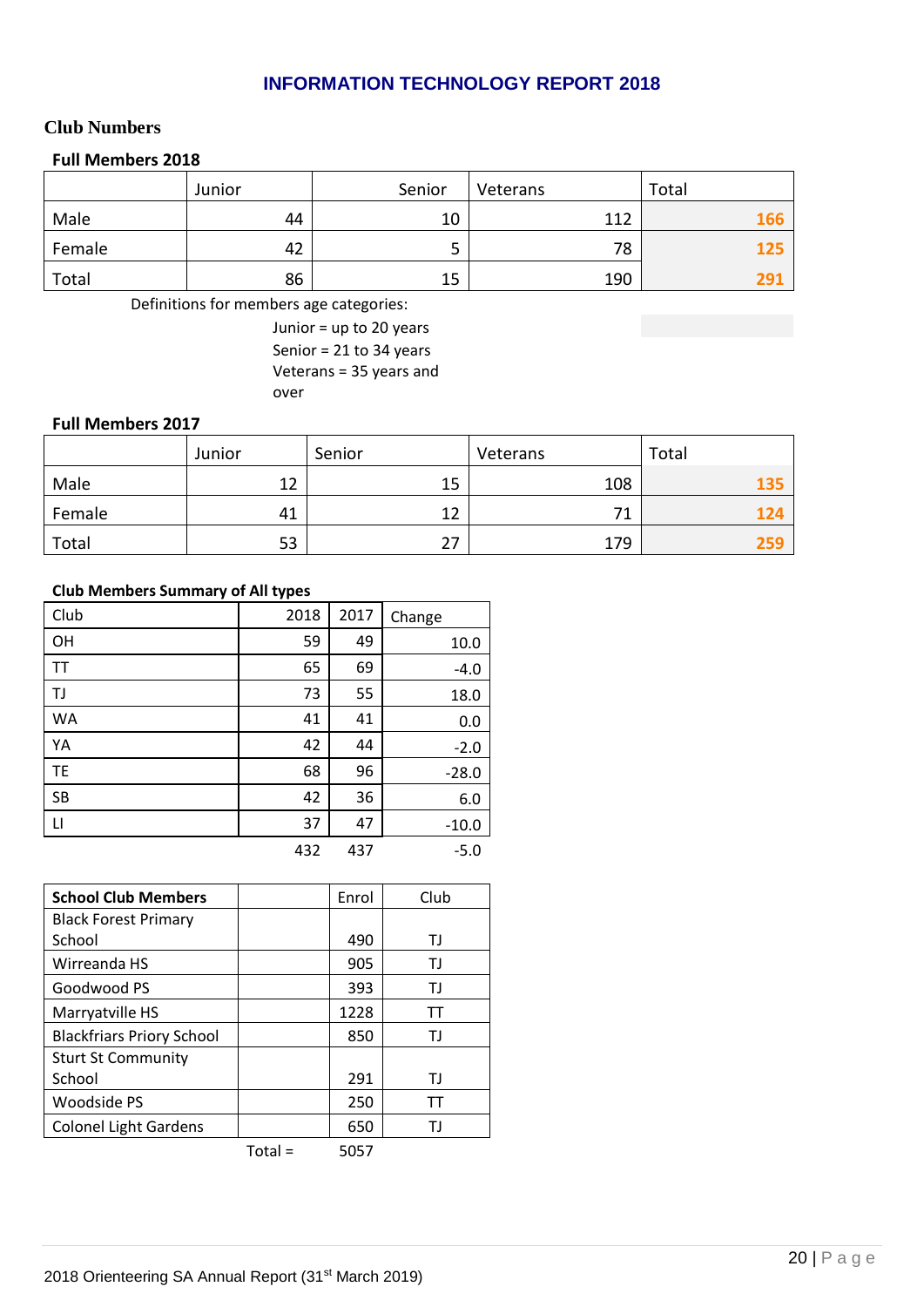#### **New Full Members 2018**

|        | Junior | Senior | Veterans | Total |
|--------|--------|--------|----------|-------|
| Male   | q      | ◠<br>ٮ | 16       |       |
| Female | 13     |        | 20       | 33    |
| Total  | 22     | 2      | 36       |       |

#### **New Full Members 2017**

|        | Junior | Senior | Veterans | Total |
|--------|--------|--------|----------|-------|
| Male   | b      |        | 9        |       |
| Female | ີ      |        | כ        |       |
| Total  | q      |        | 14       |       |

#### **Local Members 2018 (OA define as Associate)**

|        | Junior | Senior | Veterans | Total |
|--------|--------|--------|----------|-------|
| Male   | 23     | ∽      | 44       | ь.    |
| Female | 23     |        | 43       |       |
| Total  | 46     | 3      | 87       |       |

#### **Local Members 2017 (OA define as Associate)**

|        | Junior | Senior | Veterans | Total |
|--------|--------|--------|----------|-------|
| Male   | 22     | ◠<br>3 | 54       |       |
| Female | 20     | ◠<br>з | 52       |       |
| Total  | 42     | ь      | 106      | 154   |

- **2 Casual Registrations**: We reached 94 casual registrations in 2018. A maximum of 82 was reached in 2017.
- **3 Mail Chimp Database for ENEWS**: The ENEWS database reached 1437 in 2018. This is down slightly on the record level of 1442.
- **4 Sport Vouchers:** is a State Government initiative administered by the Office for Recreation& Sport. It is an opportunity for primary school students (ie R-7 attending in 2018) to receive a \$50 discount off membership fees. This can also be used to reduce the cost of family membership. In the case of orienteering this applies to membership of all orienteering clubs in South Australia. This year 24 junior members (up 9 from 2017) received this subsidy (21 from metro clubs 3 from country clubs) The NT Government has its own scheme which applies to membership of Top End Orienteers.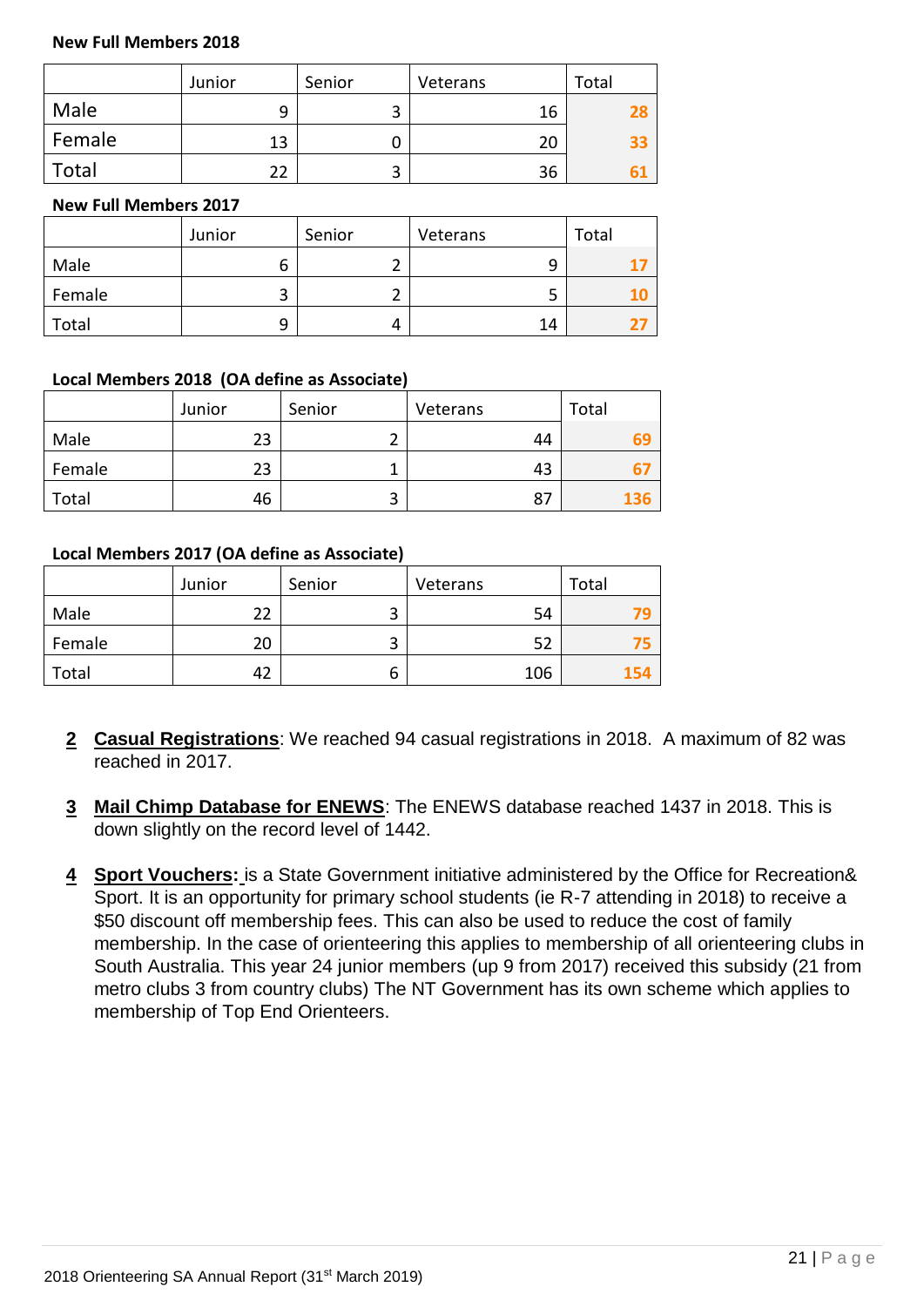## **Event Participation**

| Date       | Event                                   | Club       | M   | F   | U   | Total | 2017 |
|------------|-----------------------------------------|------------|-----|-----|-----|-------|------|
|            | <b>A-D Australian Championships</b>     |            |     |     |     |       |      |
|            | Australian Middle Distance              |            |     |     |     |       |      |
| 29/09/2018 | Championships NOL & WRE                 | <b>OSA</b> | 449 | 377 | 5   | 831   |      |
| 30/09/2018 | <b>Australian Relay Champs</b>          | <b>OSA</b> |     |     | 651 | 651   |      |
|            | <b>Australian Sprint Distance</b>       |            |     |     |     |       |      |
| 1/10/2018  | Championships: NOL & WRE                | <b>OSA</b> | 423 | 354 | 4   | 781   |      |
| 2/10/2018  | Australian Schools Sprint Championships | <b>OSA</b> | 81  | 67  | 1   | 149   |      |
| 3/10/2018  | <b>Aust Schools Long Championships</b>  | <b>OSA</b> | 81  | 67  | 1   | 149   |      |
| 4/10/2018  | Australian Schools Relay Championships  | <b>OSA</b> | 0   | 0   | 150 | 150   |      |
|            | Australian Long Championships NOL &     |            |     |     |     |       |      |
| 6/10/2018  | <b>WRE</b>                              | <b>OSA</b> | 442 | 348 | 4   | 794   |      |
| 2/10/2018  | Heaps Good TriAdelaide 3 Day            | <b>OSA</b> | 736 | 579 | 17  | 1332  |      |
|            |                                         |            |     |     |     | 4837  |      |

|            | P1 Weekday Events (Twilight Series/Sprint)      |            |          |          |                |          |     |
|------------|-------------------------------------------------|------------|----------|----------|----------------|----------|-----|
|            | Twilight Series Event 6 - Coromandel            |            |          |          |                |          |     |
| 5/01/2018  | Valley                                          | <b>OSA</b> | 29       | 18       | 3              | 50       |     |
|            | Twilight Series Event 7 - Torrens Linear        |            |          |          |                |          |     |
|            | 12/01/2018   Park, Paradise                     | <b>OSA</b> | 44       | 25       | 6              | 75       |     |
|            | 19/01/2018   Twilight Series Event 8 - Goodwood | <b>OSA</b> | $\Omega$ | $\Omega$ | $\Omega$       | $\Omega$ |     |
|            | Snap Sprint Series #1 - Adelaide                |            |          |          |                |          |     |
|            | $2/02/2018$ University                          | <b>SA</b>  | 51       | 32       | $\mathbf{1}$   | 84       |     |
| 8/02/2018  | <b>Feb Street Series</b>                        | <b>TE</b>  | 12       | 21       |                | 33       |     |
|            | Snap Sprint Series #2 - University SA,          |            |          |          |                |          |     |
| 9/02/2018  | <b>Mawson Lakes</b>                             | <b>SA</b>  | 44       | 27       | $\mathbf{1}$   | 72       |     |
| 15/02/2018 | <b>Feb Street Series</b>                        | <b>TE</b>  | 14       | 22       |                | 36       |     |
|            | Snap Sprint Series #3 - Lochiel Park Eco        |            |          |          |                |          |     |
| 16/02/2018 | Village                                         | <b>SA</b>  | 40       | 24       | $\overline{0}$ | 64       |     |
| 22/02/2018 | February street series                          | <b>TE</b>  | 14       | 22       | $\Omega$       | 36       |     |
|            | Snap Sprint Series #4 - Underdale -             |            |          |          |                |          |     |
|            | 23/02/2018   Torrens Linear Park                | <b>SA</b>  | 41       | 19       | 1              | 61       |     |
| 1/03/2018  | February street series                          | <b>TE</b>  | 3        | 16       | 1              | 20       |     |
|            | World Orienteering Day: Thorndon Park           |            |          |          |                |          |     |
| 23/05/2018 | Athelstone                                      | TT         | 23       | 13       | 6              | 42       |     |
|            | Twilight Series Event 1 - SE Adelaide           |            |          |          |                |          |     |
| 23/11/2018 | Parklands                                       | <b>OSA</b> | 37       | 28       | $\overline{7}$ | 72       |     |
|            | <b>Twilight Series Event 3 - NW Adelaide</b>    |            |          |          |                |          |     |
| 7/12/2018  | Parklands                                       | <b>OSA</b> | 14       | 10       | 5              | 29       |     |
| 14/12/2018 | Twilight Series Event 4 - Glenelg               | <b>OSA</b> | 15       | 14       | 3              | 32       |     |
|            |                                                 |            |          |          |                | 706      | 888 |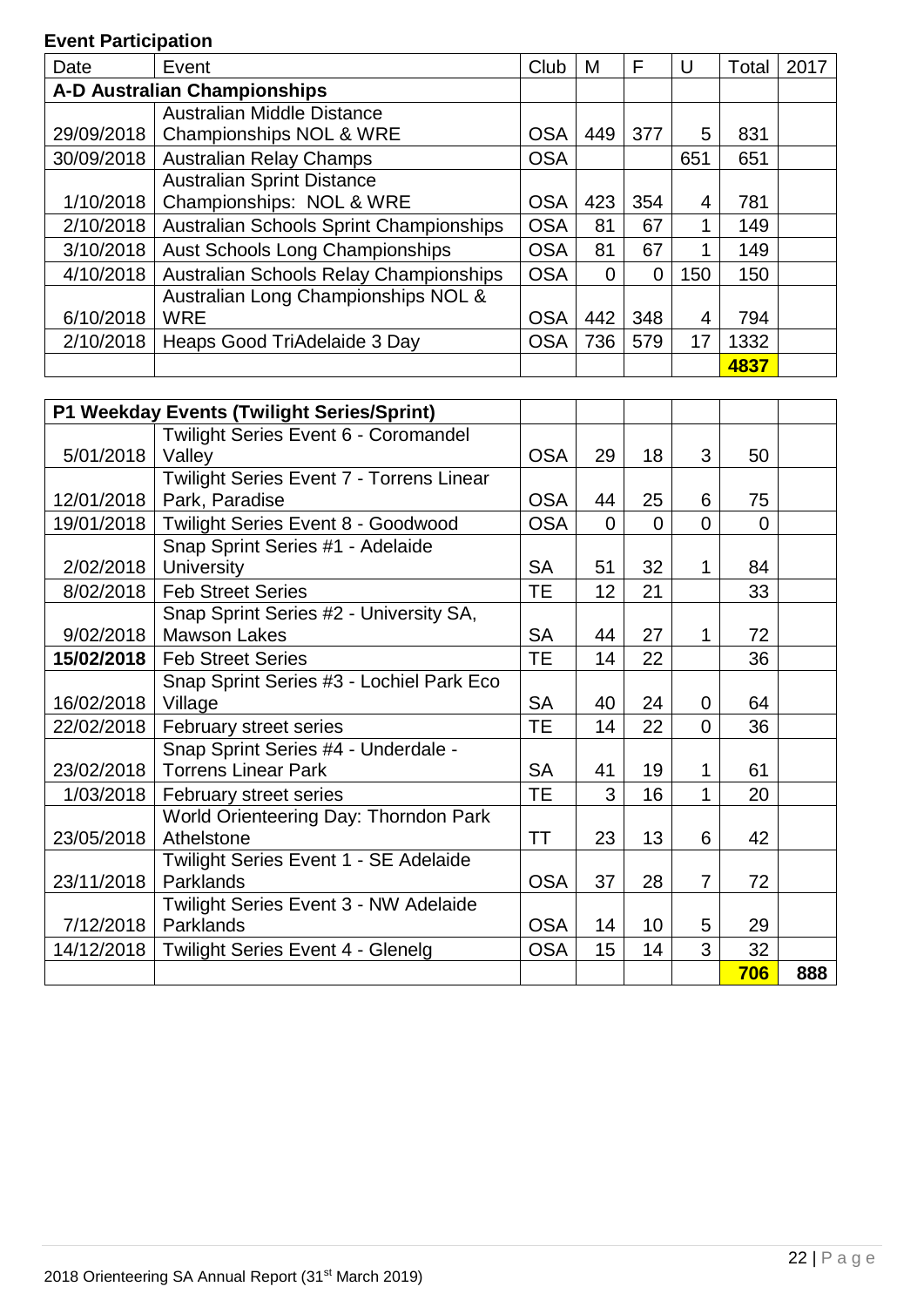|            | <b>O Minor Weekend Events</b>                  |                     |                  |                |                |                |  |
|------------|------------------------------------------------|---------------------|------------------|----------------|----------------|----------------|--|
| 26/01/2018 | CATI                                           | <b>TE</b>           | 40               | 44             |                | 84             |  |
| 11/02/2018 | <b>CBD</b>                                     | $\sqcup$            | 14               | 21             |                | 35             |  |
| 23/02/2018 | Marina                                         | $\Box$              | 15               | 12             |                | 27             |  |
| 2/03/2018  | <b>Lincoln West</b>                            | $\Box$              | 15               | 17             |                | 32             |  |
| 4/03/2018  | <b>Whyalla Hills</b>                           | <b>SB</b>           | 12               | 22             |                | 34             |  |
| 16/03/2018 | <b>Lincoln North</b>                           | $\lfloor \rfloor$   | 14               | 11             |                | 25             |  |
| 18/03/2018 | Veale Gardens - South Parklands                | OH                  | 40               | 20             | 6              | 66             |  |
| 23/03/2018 | <b>Kirton Point</b>                            | $\mathsf{L}$        | 11               | 10             |                | 21             |  |
| 25/03/2018 | Nicolson-Playford                              | <b>SB</b>           | 19               | 23             |                | 42             |  |
| 8/04/2018  | <b>Whyalla East</b>                            | <b>SB</b>           | 12               | 11             |                | 23             |  |
| 8/04/2018  | Donnington                                     | $\lfloor \rfloor$   | 13               | 16             |                | 29             |  |
| 8/04/2018  | Lee point                                      | <b>TE</b>           | 36               | 27             | 1              | 64             |  |
| 15/04/2018 | Mt Crawford Forest: Bundy East                 | <b>TJ</b>           | 69               | 41             | 1              | 111            |  |
| 29/04/2018 | Mt Laura Hills                                 | <b>SB</b>           | 23               | 22             |                | 45             |  |
|            | Heathfield and Heathfield HS - City to         |                     |                  |                |                |                |  |
| 6/05/2018  | <b>Bush Event 2</b>                            | OH                  | 46               | 46             | 7              | 99             |  |
| 6/05/2018  | <b>Boston Island</b>                           | $\mathsf{L}$        | 9                | 11             |                | 20             |  |
| 12/05/2018 | Stonyfell - City to Bush Event 3               | <b>WA</b>           | 23               | 13             | $\overline{4}$ | 40             |  |
| 19/05/2018 | Mourilya                                       | $\Box$              | 8                | 16             |                | 24             |  |
| 20/05/2018 | Shepherds Hill - City to Bush Event 4          | <b>TJ</b>           | 46               | 30             | 10             | 86             |  |
| 20/05/2018 | Moonabie Range                                 | <b>SB</b>           | 16               | 16             |                | 32             |  |
| 27/05/2018 | Basecamp Wallaroo                              | <b>TE</b>           | 15               | 25             | 1              | 41             |  |
|            | Tropical Gardens Spectacular -                 |                     |                  |                |                |                |  |
| 27/05/2018 | permanent course                               | <b>TE</b>           | $\mathbf 0$      | 0              | 0              | $\overline{0}$ |  |
| 3/06/2018  | Mt Dutton                                      | $\Box$              | 24               | 34             |                | 58             |  |
|            | Rawnsley Park Southern Arrows                  |                     |                  |                |                |                |  |
| 9/06/2018  | Fundraiser                                     | <b>SA</b>           | 66               | 54             | 4              | 124            |  |
| 17/06/2018 | North Adelaide                                 | ТT                  | 34               | 14             | $\overline{2}$ | 50             |  |
| 17/06/2018 | Corunna Gap                                    | <b>SB</b>           | 15 <sup>15</sup> | 19             |                | 34             |  |
| 24/06/2018 | Morialta                                       | YA                  | 34               | 21             | 5              | 60             |  |
| 1/07/2018  | Blackwood - Belair 3 Hour Score - Foot         | OH                  |                  |                | 37             | 37             |  |
| 1/07/2018  | Louth Bay                                      | $\lfloor \rfloor$   | 24               | 36             |                | 60             |  |
| 8/07/2018  | <b>Belair National Park FootO</b>              | WA                  | 71               | 57             | 14             | 142            |  |
| 8/07/2018  | The tadpole                                    | $\lfloor \rfloor$   | 18               | 26             |                | 44             |  |
| 22/07/2018 | Pymton                                         | <b>TT</b>           | 59               | 43             | 5              | 107            |  |
| 22/07/2018 | Katunga South                                  | <b>SB</b>           | 18               | 18             |                | 36             |  |
| 29/07/2018 | <b>Litchfield National Park</b>                | <b>TE</b>           | 11               | 8              | $\overline{0}$ | 19             |  |
| 5/08/2018  | <b>Broccoli Hill</b>                           | $\lfloor \rfloor$   | 14               | 14             |                | 28             |  |
| 8/08/2018  | Seniors Month come and try orienteering        | TE                  | 0                | $\mathbf 0$    | $\overline{0}$ | $\overline{0}$ |  |
| 12/08/2018 | Casuarina Ridge                                | <b>SB</b>           | 29               | 23             |                | 52             |  |
| 12/08/2018 | Mindil beach sunset social                     | TE                  | $\mathbf 0$      | $\overline{0}$ | $\overline{0}$ | $\mathbf 0$    |  |
| 15/08/2018 | Senior's Month come and try orienteering       | TE                  | $\overline{0}$   | $\overline{0}$ | $\overline{0}$ | $\mathbf 0$    |  |
| 22/08/2018 |                                                |                     | $\mathbf 0$      | $\mathbf 0$    | $\mathbf 0$    | $\mathbf 0$    |  |
|            | Senior's Month come and try orienteering       | <b>TE</b>           |                  |                |                |                |  |
| 25/08/2018 | Night event                                    | <b>TE</b>           | 10               | 13             | $\mathbf 0$    | 23             |  |
| 26/08/2018 | Wild Dog Hill                                  | <b>SB</b>           | 23               | 24             |                | 47             |  |
| 26/08/2018 | Gurra Yarda                                    | $\lfloor \rfloor$   | 18               | 24             |                | 42             |  |
| 2/09/2018  | <b>Waite Campus</b>                            | <b>OH</b>           | 68               | 49             | 5              | 122            |  |
| 9/09/2018  | <b>Wetlands &amp; Tower Hill</b><br>Coffin Bay | <b>SB</b><br>$\Box$ | 16               | 29             |                | 45             |  |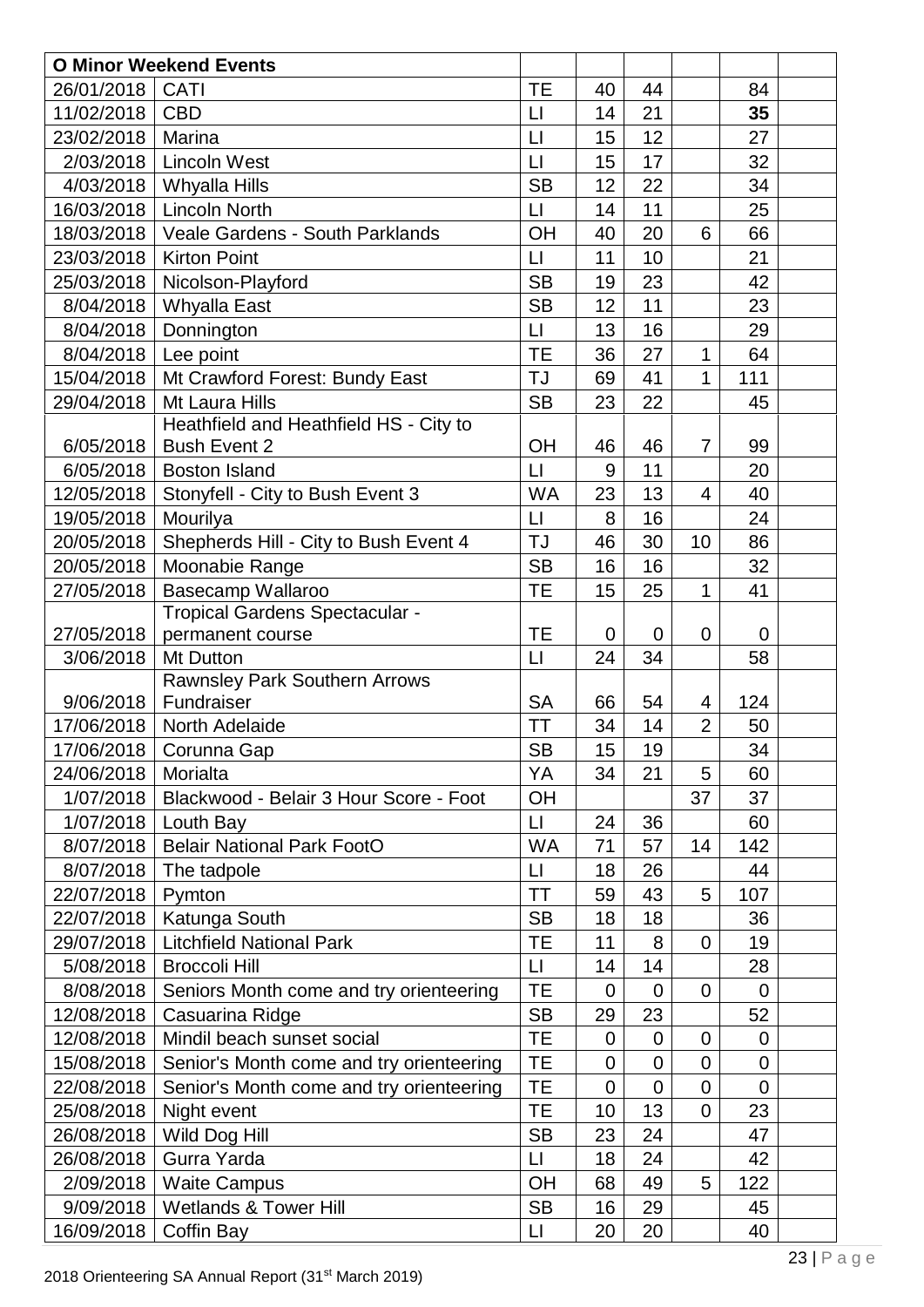| 23/09/2018   Whyalla East                              | <b>SB</b> | 21 | 27 |                | 48   |      |
|--------------------------------------------------------|-----------|----|----|----------------|------|------|
| 20/10/2018   Mt Crawford Forest: Sailors Gully, Foot O | TJ        | 47 | 29 | 0              | 76   |      |
| 27/10/2018   The Heights & Surrounds                   | T٦        | 40 | 32 | 4              | 76   |      |
| 8/11/2018   Wet Season Series 1- 2018                  | ТE        |    | 20 |                | 32   |      |
| 15/11/2018   Wet season Series 2 - 2018                | TF        |    | 17 | 0              | 21   |      |
| 22/11/2018   Wet Season Series 3- 2018                 | ΤF        | 31 | 35 | $\overline{2}$ | 68   |      |
|                                                        |           |    |    |                | 2387 | 3153 |

| <b>MTBO Events</b> |                                        |            |    |    |                |     |     |
|--------------------|----------------------------------------|------------|----|----|----------------|-----|-----|
| 24/06/2018         | <b>MTBO</b>                            | ТE         | 20 | 24 |                | 44  |     |
| 20/05/2018         | <b>Shepherds Hill MTBO</b>             | TJ         | 18 |    | 6              | 35  |     |
| 1/07/2018          | Blackwood - Belair 3 Hour Score - MTBO | OH         |    |    | 22             | 22  |     |
| 8/07/2018          | <b>Belair National Park MTBO</b>       | <b>WA</b>  | 14 | 6  | 5              | 25  |     |
| 9/09/2018          | MTBO Kuitpo 3 Hour Score               | TJ         | 4  | 6  | 3              | 13  |     |
| 23/09/2018         | SA MTBO Championships. Fox Creek       | <b>OSA</b> | 13 | 6  | $\overline{2}$ | 21  |     |
| 21/10/2018         | Mt Crawford MTBO Results               | <b>WA</b>  | 10 | 7  | 4              | 21  |     |
|                    |                                        |            |    |    |                | 137 | 153 |

| <b>Schools Champs</b> |                                              |            |    |    |    |     |     |
|-----------------------|----------------------------------------------|------------|----|----|----|-----|-----|
|                       | <b>SA Schools Championships: The</b>         |            |    |    |    |     |     |
| 21/05/2018   Paddocks |                                              |            | 7۵ | 78 | 77 | 234 | 280 |
|                       | 31/08/2018   SA Schools Relays Thorndon Park | <b>OSA</b> |    |    | 96 | 96  | 144 |
|                       |                                              |            |    |    |    | 330 | 424 |

| <b>State Champs Events</b> |                                     |            |     |     |     |      |     |
|----------------------------|-------------------------------------|------------|-----|-----|-----|------|-----|
|                            | SA Sprint Championships: Tatachilla |            |     |     |     |      |     |
| 3/03/2018                  | <b>Lutheran College</b>             | TJ         | 61  | 39  | 0   | 100  | 89  |
| 18/08/2018                 | SA Night Championships - Tundarri   | OH         | 31  | 25  | 0   | 56   | 51  |
|                            | SA Long Championships: Badge & OY   |            |     |     |     |      |     |
| 19/08/2018                 | Mulga Valley                        | ТT         | 50  | 35  | 0   | 85   | 84  |
| 26/08/2018                 | SA Interclub Relays Moon Rocks      | <b>SA</b>  |     |     | 122 | 122  | 123 |
|                            | AOC2018 SA Middle Distance          |            |     |     |     |      |     |
| 6/10/2018                  | Championships NOL Event 9           | <b>OSA</b> | 420 | 334 | 5   | 759  | 86  |
|                            |                                     |            |     |     |     | 1122 |     |

| <b>OY Events</b> |                                     |           |    |    |                |     |     |
|------------------|-------------------------------------|-----------|----|----|----------------|-----|-----|
| 24/03/2018       | Mack Creek OY #2 & SST #2 Event     | ТT        | 64 | 38 | 0              | 102 |     |
| 29/04/2018       | Howard Springs Nature Park OY event | TE        | 40 | 43 | $\overline{0}$ | 83  |     |
| 10/06/2018       | Mannawara - OY3 - Long Distance     | <b>WA</b> | 74 | 48 | 2              | 124 |     |
| 11/06/2018       | Mannawarra - OY4 - Middle Distance  | OH        | 70 | 47 |                | 118 |     |
| 5/08/2018        | Marne Rocks Middle Distance OY      | YA        | 51 | 42 | $\overline{0}$ | 93  |     |
| 9/09/2018        | Kuitpo Forest OY                    | TJ        | 60 | 36 | 5              | 101 |     |
| 16/09/2018       | Fred's Pass OY                      | ТE        | 33 | 41 | $\overline{0}$ | 74  |     |
|                  |                                     |           |    |    |                | 695 | 620 |
|                  |                                     |           |    |    |                |     |     |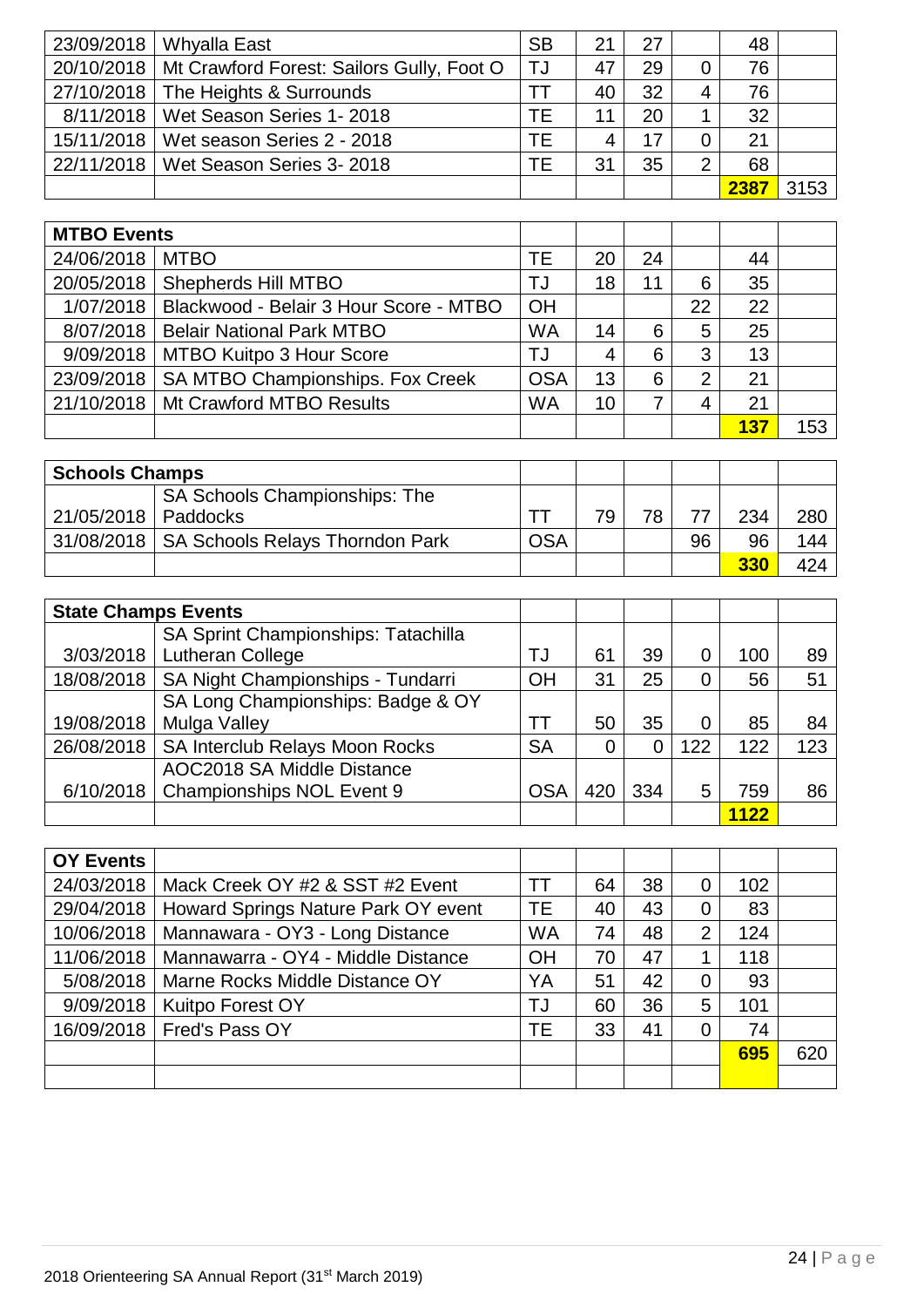| <b>Cluster Schools</b> |                               |            |                |                |                 |     |
|------------------------|-------------------------------|------------|----------------|----------------|-----------------|-----|
| 22/03/2018             | <b>Goodwood Primary SW</b>    | <b>OSA</b> | 13             | 8              | 21              |     |
| 5/04/2018              | <b>Kensington Gardens E</b>   | <b>OSA</b> | $\overline{2}$ | $\overline{0}$ | 2               |     |
| 5/04/2018              | Souter Park SW                | <b>OSA</b> | 17             | $\overline{7}$ | 24              |     |
| 12/04/2018             | Veale Gardens E & SW          | <b>OSA</b> | 18             | 20             | 38              |     |
| 27/4/2018              | <b>Hills</b>                  | <b>OSA</b> | 3              | 3              | 6               |     |
| 3/05/2018              | Goodwood Orphanage E & SW     | <b>OSA</b> | 20             | 20             | 40              |     |
| 4/5/2018               | <b>Hills</b>                  | <b>OSA</b> | $\overline{2}$ | $\overline{2}$ | $\overline{4}$  |     |
| 10/05/2018             | <b>Tusmore Park E</b>         | <b>OSA</b> | $\mathbf{1}$   | $\overline{0}$ | 1               |     |
| 10/05/2018             | <b>Forestville Reserve SW</b> | <b>OSA</b> | 10             | 10             | 20              |     |
| 17/05/2018             | Wirraninthi E & SW            | <b>OSA</b> | 17             | 10             | 27              |     |
| 18/5/2018              | <b>Hills</b>                  | <b>OSA</b> | $\overline{4}$ | $\overline{4}$ | 8               |     |
| 31/05/2018             | Kuitpo E                      | <b>OSA</b> | 12             | $\Omega$       | 12              |     |
| 28/06/2018             | Sturt St CS E                 | <b>OSA</b> | 36             | 39             | 75              |     |
| 27/7/2018              | 2 <sup>nd</sup> Cluster       | <b>OSA</b> | 4              | $\overline{4}$ | 8               |     |
| 2/08/2018              | <b>Hazelwood Park E</b>       | <b>OSA</b> | $\overline{7}$ | 5              | 12              |     |
| 3/8/2018               | 2 <sup>nd</sup> Cluster       | <b>OSA</b> | $\overline{4}$ | 5              | 9               |     |
| 9/08/2018              | SE Parklands E & SW           | <b>OSA</b> | 17             | 18             | 35              |     |
| 10/8/2018              | 2 <sup>nd</sup> Cluster       | <b>OSA</b> | 5              | 5              | 10              |     |
| 16/08/2018             | Kensington Gardens E          | <b>OSA</b> | $\overline{8}$ | $\overline{0}$ | 8               |     |
| 16/08/2018             | <b>Orphanage Park SW</b>      | <b>OSA</b> | 11             | 8              | 19              |     |
| 17/8/2018              | 2 <sup>nd</sup> Cluster       | <b>OSA</b> | 6              | $\overline{6}$ | $\overline{12}$ |     |
| 23/08/2018             | <b>Wadmore Park E</b>         | <b>OSA</b> | 13             | 9              | 22              |     |
| 23/08/2018             | Wirraninthi E & SW            | <b>OSA</b> | 17             | 12             | 29              |     |
| 30/08/2018             | Goodwood Oval E & SW          | <b>OSA</b> | 16             | 8              | 24              |     |
|                        |                               |            |                |                | 471             | 846 |

**Ken Thompson** Information Technology Manager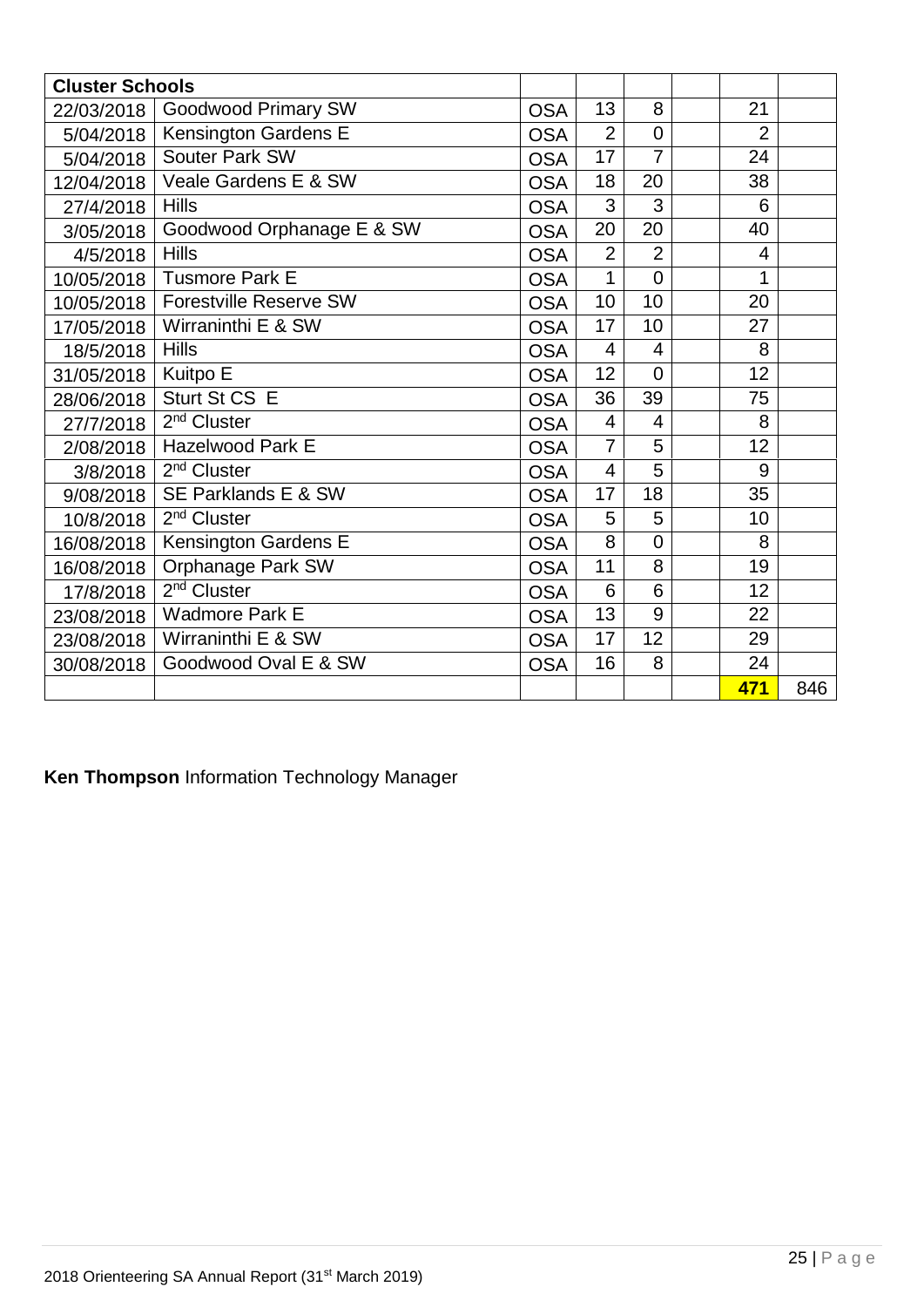#### **SOUTH AUSTRALIAN AWARDS 2018**

#### **John Hall Memorial Service Award**

The John Hall Service Award was awarded to Rob Tucker.

#### **Orienteer of the Year**

| Men             |                       | Women           |                       |
|-----------------|-----------------------|-----------------|-----------------------|
| M16             | <b>Jack Marschall</b> | W <sub>20</sub> | Abilgail George       |
| M20             | <b>Angus Haines</b>   | <b>W21AS</b>    | Fern Hillyard         |
| <b>M21AS</b>    | John Neiuwenhoven     | W35             | <b>Kate Marschall</b> |
| M45             | Ruhi Afnan            | W45             | Zara Soden            |
| <b>M45AS</b>    | <b>Ben Cazzolato</b>  | W <sub>55</sub> | <b>Erica Diment</b>   |
| M55             | <b>Craig Colwell</b>  | <b>W55AS</b>    | <b>Ruth Nicolson</b>  |
| <b>M55AS</b>    | Al Sankauskas         | W65             | <b>Marian Arthur</b>  |
| M65             | <b>Adrian Uppill</b>  | W Open B        | <b>Carol Such</b>     |
| M75             | <b>Frank Tomas</b>    | W 21            | Olivia Sprod          |
| M Open B        | James Lloyd           |                 |                       |
| M <sub>21</sub> | Simon Uppill          |                 |                       |
|                 |                       |                 |                       |

#### **Sue Millard Perpetual Trophy**

This award is presented to the juniors judged by selectors to have shown the greatest improvement in the year.

In 2018 the awards went to:

**Junior Female:** Abigail George

**Junior Male:** Toby Cazzolato

# **Championship Results SA Long Championships - Mulga Valley**

Tintookiees 19<sup>th</sup> August

|                 | Women                | Men             |                         |  |  |
|-----------------|----------------------|-----------------|-------------------------|--|--|
| W <sub>10</sub> | Annabel Lloyd        | M <sub>10</sub> | <b>Marcus Cazzolato</b> |  |  |
| W12A            | <b>Gemma Burley</b>  | <b>M12A</b>     | <b>Mitchell Morcom</b>  |  |  |
| <b>W14A</b>     | Jemima Lloyd         | <b>M14A</b>     | Daniel Morcom           |  |  |
| <b>W14B</b>     |                      | M14B            | <b>Toby Cazzolato</b>   |  |  |
| <b>W16A</b>     |                      | <b>M16A</b>     | Ethan Penck             |  |  |
| <b>W20A</b>     | Joanna George        | <b>M20A</b>     | <b>Angus Haines</b>     |  |  |
| <b>W21A</b>     | Lanita Steer         | <b>M21A</b>     | <b>Brett Merchant</b>   |  |  |
| <b>W21AS</b>    |                      | <b>M21AS</b>    | John Nieuwenhoven       |  |  |
| W Open B        |                      | M Open B        | James Lloyd             |  |  |
| <b>W35A</b>     | Kate Marschall       | M35A            | Andrew Kennedy          |  |  |
| <b>W45A</b>     | Zara Soden           | M45A            | Ruhi Afnan              |  |  |
| W45AS           |                      | M45AS           | <b>Rob Kriesl</b>       |  |  |
| <b>W45B</b>     |                      | M45B            |                         |  |  |
| <b>W55A</b>     | <b>Robin Uppill</b>  | <b>M55A</b>     | Andrew McComb           |  |  |
| <b>W55+AS</b>   | <b>Ruth Nicolson</b> | <b>M55+AS</b>   | Al Sankauskas           |  |  |
| <b>W65A</b>     | Leila Henderson      | <b>M65A</b>     | Tim Ashman              |  |  |
| <b>W75A</b>     | <b>Helen Smith</b>   | <b>M75A</b>     | <b>Frank Tomas</b>      |  |  |
|                 |                      |                 |                         |  |  |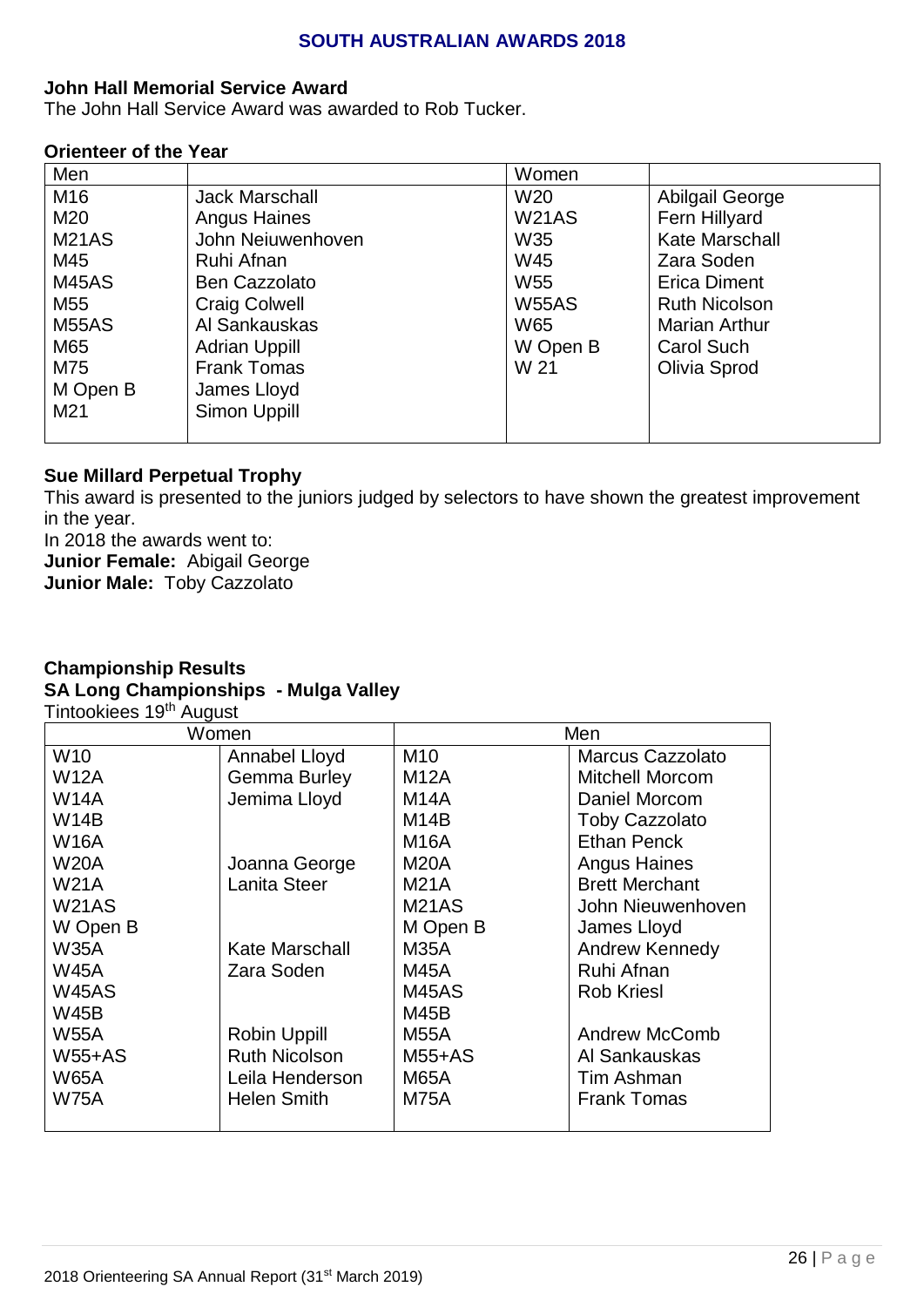#### **SA Middle Distance Championships – Keynes Gap**

7<sup>th</sup> October (Part of Australian Championships Carnival)

|               | Women                 |                 | Men                         |
|---------------|-----------------------|-----------------|-----------------------------|
| <b>W10A</b>   | Amy Dufty             | M <sub>10</sub> | <b>Elye Dent</b>            |
| <b>W12A</b>   | Milla Key             | <b>M12A</b>     | <b>Eckart Bosman</b>        |
| <b>W14A</b>   | <b>Emily Hayes</b>    | <b>M14A</b>     | <b>Toby Cazzolato</b>       |
| <b>W16A</b>   | <b>Tessa Burns</b>    | <b>M16A</b>     | Ryan Gray                   |
| <b>W20E</b>   | <b>Tara Melhuish</b>  | <b>M20E</b>     | <b>Aston Key</b>            |
| <b>W20A</b>   | <b>Sylvie Frater</b>  | <b>M20A</b>     | Tenzing Johnson             |
| <b>W21E</b>   | Natasha Key           | <b>M21E</b>     | <b>Henry McNulty</b>        |
|               |                       | <b>M21A</b>     | <b>Troy Merchant</b>        |
| <b>W21AS</b>  | Daisy McCauley        | <b>M21AS</b>    | <b>Andrew Slattery</b>      |
| W Open B      | <b>Rachael Upton</b>  | M Open B        | John Sincovich              |
| <b>W35A</b>   | Samantha Howe         | <b>M35A</b>     | Paul Dowling                |
| <b>W40A</b>   | Marina Iskhakova      | <b>M40A</b>     | <b>Simon Rouse</b>          |
| <b>W45A</b>   | Cathy McComb          | <b>M45A</b>     | CarstenJoergensen           |
| <b>W45AS</b>  | <b>Sarah Stewart</b>  | <b>M45AS</b>    | <b>Ron Pallas</b>           |
| <b>W45B</b>   | Marlize Bosman        | <b>M45B</b>     | Alister Ryan                |
| <b>W50A</b>   | Jennifer Enderbey     | M50A            | <b>Alistair Cory-Wright</b> |
| <b>W55A</b>   | <b>Gayle Quantock</b> | <b>M55A</b>     | Warren Key                  |
| <b>W60A</b>   | Jenny Bourne          | M60A            | <b>Robert Vincent</b>       |
| <b>W65A</b>   | Jan Hardy             | <b>M65A</b>     | Paul Hoopman                |
| <b>W65+AS</b> | Zita Sankauskas       | M65+AS          | <b>Renny Duckett</b>        |
| <b>W70A</b>   | Val Hodsdon           | M70A            | <b>Leigh Privett</b>        |
| <b>W75A</b>   | Dale Ann Gordon       | <b>M75A</b>     | Darryl Erbacher             |
| <b>W80A</b>   | Barbara George        | M80A            | <b>Brian Cleland</b>        |
| <b>W85A</b>   | Maureen Ogilvie       | M90A            | Hermann Wehner              |
|               |                       |                 |                             |

#### **SA Sprint Championships- Tatachilla College**

Tjuringa 4<sup>th</sup> March

| Women           |                        | <b>Men</b>                           |                        |  |
|-----------------|------------------------|--------------------------------------|------------------------|--|
| W <sub>10</sub> | Lucinda Fogarty        | M <sub>10</sub>                      | <b>Ben Marschall</b>   |  |
| <b>W12A</b>     | <b>Giselle Draper</b>  | <b>M12A</b>                          | <b>Mitchell Morcom</b> |  |
| <b>W14A</b>     | Ana Penck              | <b>Toby Cazzolato</b><br><b>M14A</b> |                        |  |
| <b>W16A</b>     |                        | <b>M16A</b>                          | <b>Max Grivell</b>     |  |
| <b>W20A</b>     | <b>Meredith Norman</b> | <b>M20A</b>                          | <b>Angus Haines</b>    |  |
| <b>W21A</b>     | Olivia Sprod           | <b>M21A</b>                          | Simon Uppill           |  |
| <b>W35A</b>     | Kate Marschall         | <b>M35A</b>                          | Andrew Kennedy         |  |
| <b>W45A</b>     | Susan George           | <b>M45A</b>                          | <b>Ben Cazzolato</b>   |  |
| <b>W55A</b>     | <b>Erica Diment</b>    | <b>M55A</b>                          | Antonio Garcia         |  |
| <b>W65A</b>     | <b>Marian Arthur</b>   |                                      | Couce                  |  |
|                 |                        | <b>M65A</b>                          | <b>Adrian Uppill</b>   |  |
|                 |                        | <b>M75A</b>                          | <b>George Reeves</b>   |  |
|                 |                        |                                      |                        |  |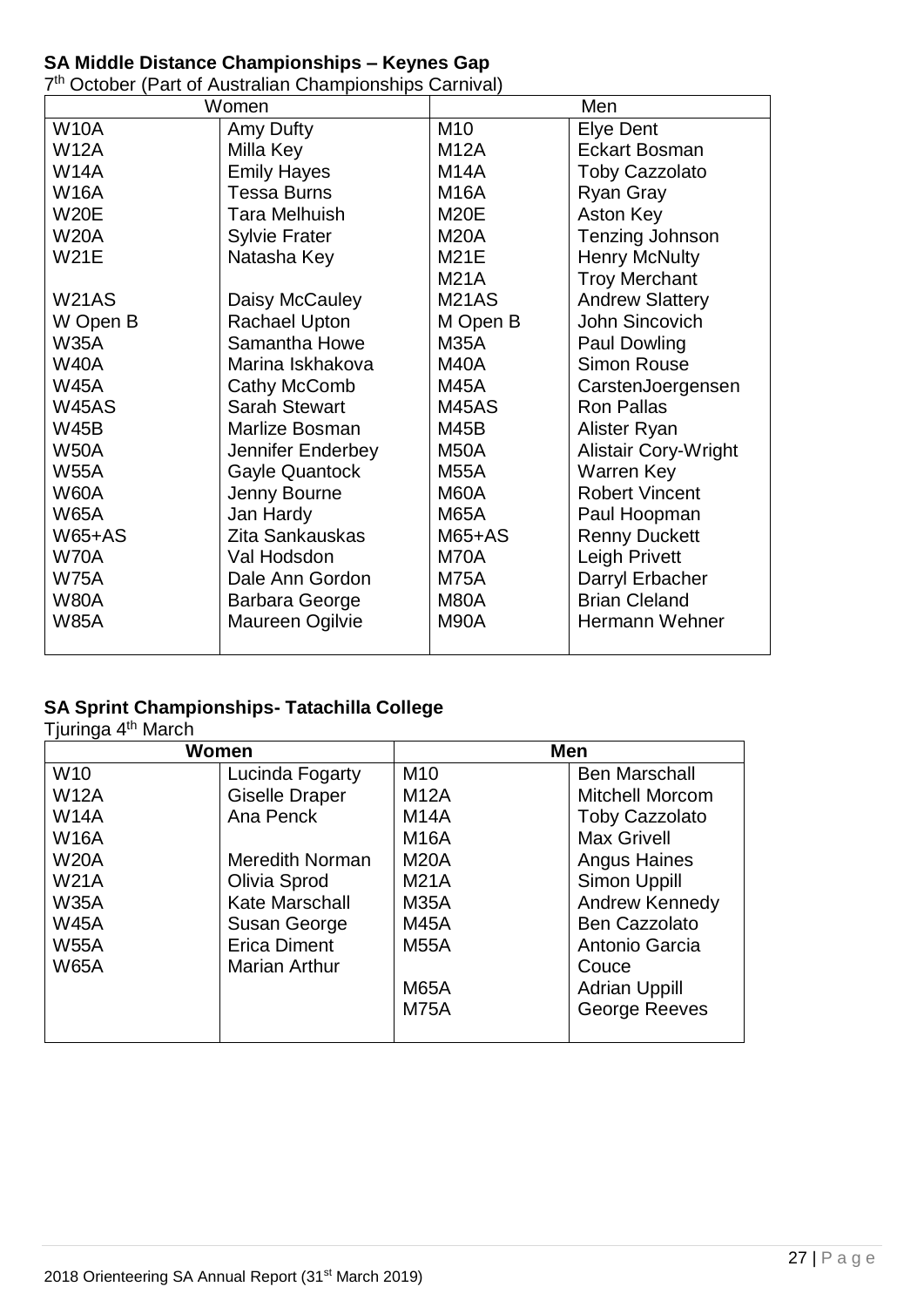#### **SA Night Championships – Tundarri**

Onkaparinga Hills August 18th

| - ت         |                |                 |                       |  |  |
|-------------|----------------|-----------------|-----------------------|--|--|
| Women       |                |                 | Men                   |  |  |
| W14         | Ana Penck      | <b>M14A</b>     | <b>Toby Cazzolato</b> |  |  |
|             | Jemima Lloyd   | M <sub>16</sub> | <b>Jack Marschall</b> |  |  |
| <b>W20A</b> | Abigail George | <b>M20A</b>     | <b>Angus Haines</b>   |  |  |
| <b>W21A</b> | Olivia Sprod   | <b>M21A</b>     | <b>Brett Merchant</b> |  |  |
| <b>W35A</b> | Kate Marschall | M Open B        | Andrew Kennedy        |  |  |
| W Open B    |                | <b>M35A</b>     | John Nieuwenhoven     |  |  |
| <b>W45A</b> | Susan George   | M45AS           | <b>Ben Cazzolato</b>  |  |  |
| <b>W55A</b> | Meredith Rasch | <b>M55A</b>     | <b>Craig Colwell</b>  |  |  |
|             |                | <b>M65A</b>     | <b>Robert Smith</b>   |  |  |
|             |                | <b>M75A</b>     | <b>Frank Tomas</b>    |  |  |
|             |                |                 |                       |  |  |

# **SA MTBO Long Distance Championships – Fox Creek**

September 23rd

| Women                          |                      | Men                                   |                       |  |
|--------------------------------|----------------------|---------------------------------------|-----------------------|--|
| W <sub>21</sub>                | <b>Sarah Gilbert</b> | M <sub>16</sub><br><b>Ethan Penck</b> |                       |  |
| W40<br><b>Elizabeth Hughes</b> |                      | M <sub>21</sub>                       | <b>Harrison Waugh</b> |  |
| <b>W50</b><br>Zara Soden       |                      | M40                                   | Andrew Waugh          |  |
|                                |                      | M <sub>50</sub>                       | <b>Phil Hazel</b>     |  |
|                                |                      | M60                                   | John Alison           |  |

#### **SA Club Relays Moon Rocks**

Southern Arrows August 26<sup>th</sup>

- 1. Yalanga
- 2. Wallaringa
- 3. Tintookies
- 4. Tjuringa
- 5. Onkaparinga Hills

#### **Eyre Peninsula Championships 12th August. Hosted by Saltbush. Please note that orienteers not from the Eyre Peninsula were not eligible for awards.**

| Women                             |                     | Men                               |                        |  |
|-----------------------------------|---------------------|-----------------------------------|------------------------|--|
| <b>W10A</b>                       | Olivia Bergmann     | <b>M14A</b><br><b>Austin Clem</b> |                        |  |
| <b>W12A</b>                       | Nemayah Munday      | M21AS                             | Darren Bergmann        |  |
| <b>W 45A</b>                      | Elise Clem          | <b>M35A</b>                       | Phil Clem              |  |
| <b>W45AS</b>                      | <b>Tonia Munday</b> | <b>M45A</b>                       | Tim Ashman             |  |
| <b>W65A</b>                       | <b>Bron Saint</b>   | <b>M55A</b>                       | <b>Andrew Schwenke</b> |  |
| <b>W 75A</b>                      | <b>Cath Dickie</b>  | <b>M55AS</b>                      | <b>Gary Ettridge</b>   |  |
| <b>Kathy Sergejevs</b><br>W OpenB |                     | <b>M65A</b>                       | <b>Brian Ashton</b>    |  |
|                                   |                     | <b>M75A</b>                       | <b>Kevin Vigar</b>     |  |
|                                   |                     | M Open B                          | James Laurie           |  |

A number of other Orienteers competed and enjoyed this event.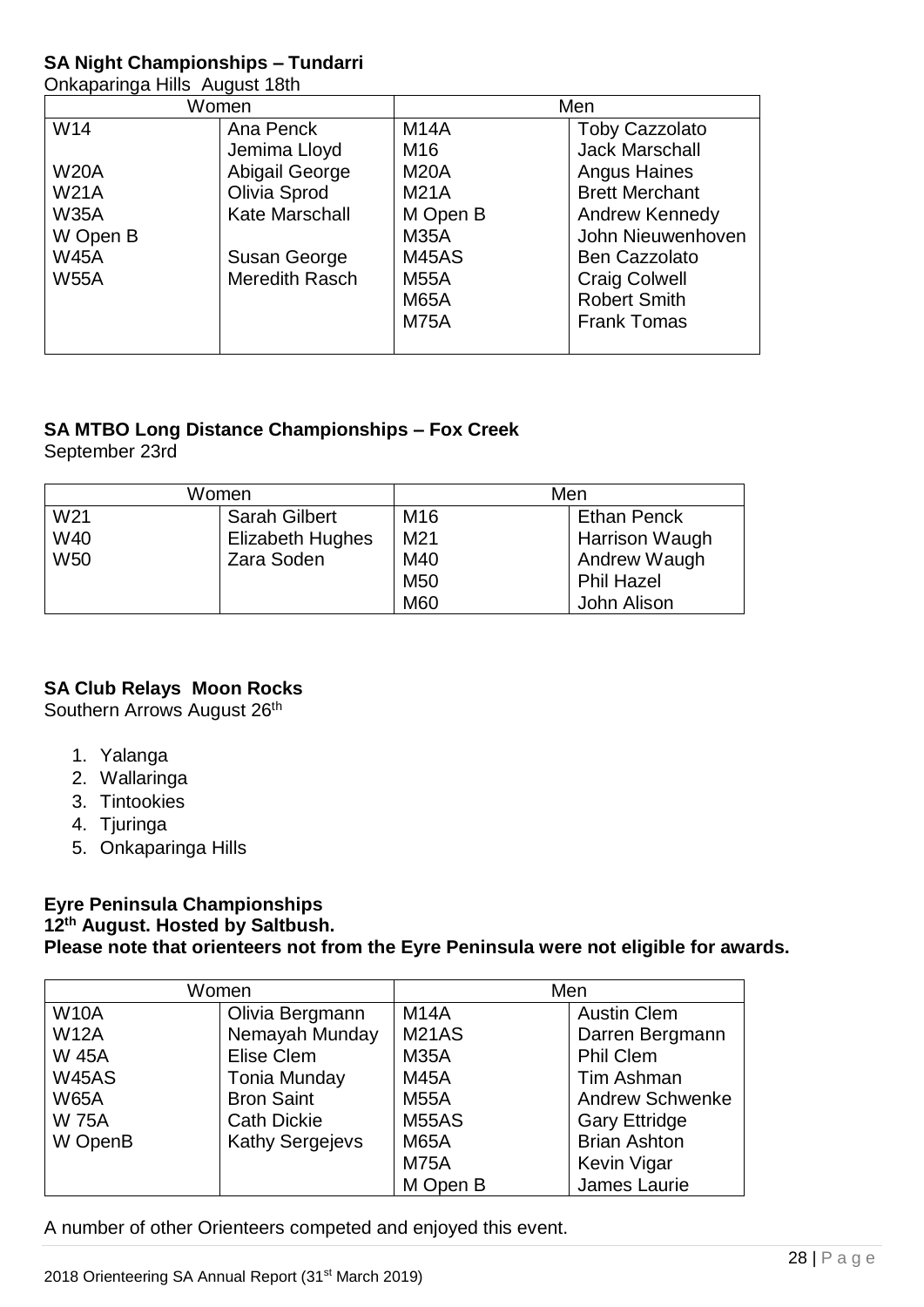#### **SA School Championships**

The Schools Individual Championships were held on the 21st of May at The Paddocks and was hosted by Yalanga.

Primary School **Williams Shield** Results: 1 st - Woodside PS & Goodwood PS, 2<sup>nd</sup>- East Adelaide PS, 3<sup>rd</sup>- Stirling East PS

Secondary School **Wale Shield** Results: 1st- Pembroke School, 2<sup>nd</sup>- Trinity College, 3<sup>rd</sup>- Heathfield HS

This event involved 234 individual students. Thanks to Yalanga for the hard work and coordination that was required to successfully coordinate this event and for all who continue to support this with your time and efforts.

The Schools Orienteering events provides an avenue to showcase orienteering to a wider community (parents, teachers, students).

The Schools Relays were held on 31<sup>st</sup> August at Thorndon Park in very wet weather. Thanks to Clive Arthur and David Tilbrook for your efforts in setting and organizing this event.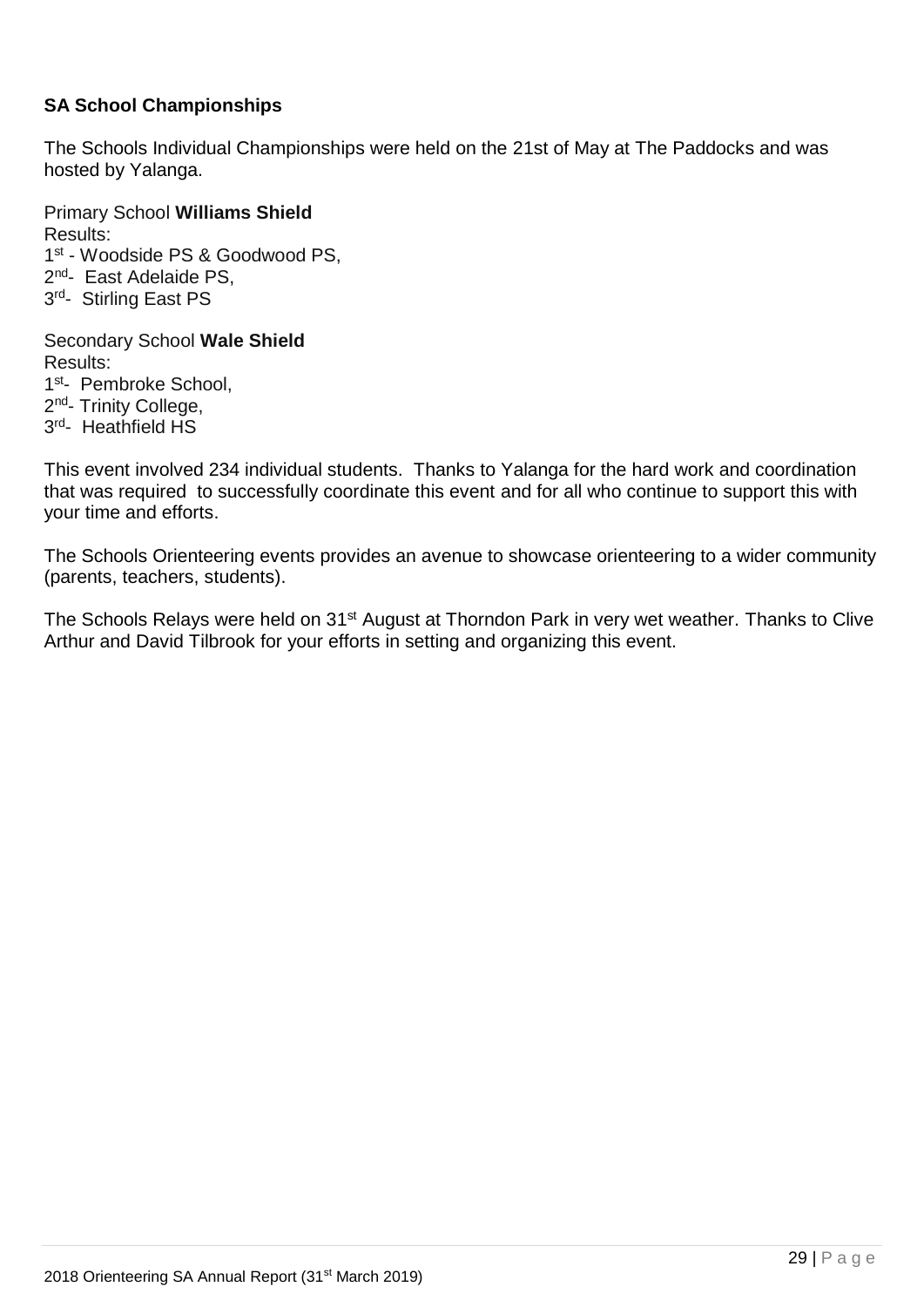## **NATIONAL RANKINGS 2018**

#### **ELITE RANKINGS 2018**

|                    | Rank                     | Name                     |  |
|--------------------|--------------------------|--------------------------|--|
| Elite Men          | 3                        | <b>Simon Uppill</b>      |  |
|                    | 8                        | <b>Kerrin Rattray</b>    |  |
|                    | 14                       | <b>Angus Haines</b>      |  |
|                    | 33                       | Dante Afnan              |  |
|                    | 54                       | Nicholas Congedi         |  |
|                    | 65                       | Brian Wing Young Poon    |  |
|                    | 68                       | Rohan Jackson            |  |
|                    | 69                       | <b>Brett Merchant</b>    |  |
|                    | 79                       | Will Kennedy             |  |
|                    | 87                       | Manuel Jurado Alonso     |  |
|                    | 92                       | <b>Andrew Slattery</b>   |  |
|                    | 96                       | John Nieuwenhoven        |  |
|                    | 104                      | <b>Thomas Poortenaar</b> |  |
|                    | 112                      | <b>Andrew Kennedy</b>    |  |
| Junior Elite Men   | 9                        | <b>Angus Haines</b>      |  |
|                    | 12                       | Dante Afnan              |  |
|                    | 26                       | Nicholas Congedi         |  |
|                    | 27                       | Rohan Jackson            |  |
|                    | 33                       | <b>Ethan Penck</b>       |  |
| Elite Women        | $\overline{\mathcal{A}}$ | Vanessa Round            |  |
|                    | 13                       | Olivia Sprod             |  |
|                    | 24                       | Joanna George            |  |
|                    | 25                       | <b>Emily Sorensen</b>    |  |
|                    | 26                       | <b>Abigail George</b>    |  |
|                    | 33                       | <b>Meredith Norman</b>   |  |
|                    | 34                       | Jenny Casanova           |  |
|                    | 40                       | Sarah Lim                |  |
|                    | 68                       | Alyce Heap               |  |
|                    | 76                       | Kate Marschall           |  |
| Junior Elite Women | 6                        | <b>Abigail George</b>    |  |
|                    | 9                        | Joanna George            |  |
|                    | 10                       | <b>Emily Sorensen</b>    |  |
|                    | 18                       | Meredith Norman          |  |
|                    | 21                       | Sarah Lim                |  |
|                    | 41                       | Alyce Heap               |  |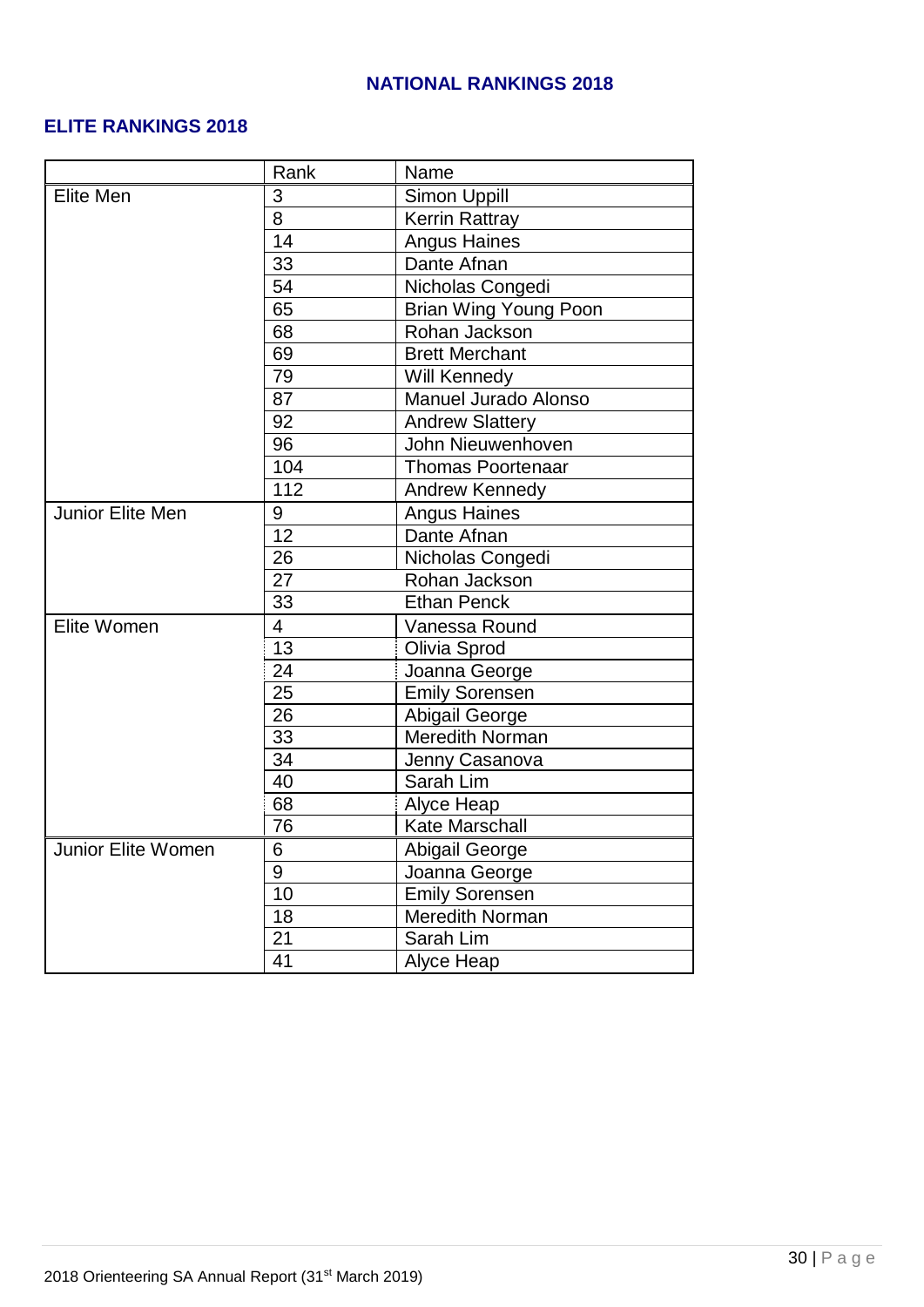#### **NON-ELITE RANKINGS 2018**

Rankings in non-elite classes have been determined based on the results of each of the days in the Australian 3-Days Championships (3S, 3M, 3L) , the Australian Championships (AS, AM, AL) and the SA Middle Championships(SA). Points are awarded for each event completed on the basis of 100 points for first place and a lower score for other competitors.

An orienteer's best 3 events count towards their ranking. Where more than one competitor achieves the maximum points, orienteers are ranked based on the average of their best 3 winning margins.

| <b>Age Class</b> | Ranking                 | <b>Name</b>             | Club              | Ranking | <b>Best 3 Events</b> |
|------------------|-------------------------|-------------------------|-------------------|---------|----------------------|
| M10              | 10                      | <b>Ben Marschall</b>    | <b>TT</b>         | 67.30   | <b>SAAMAS</b>        |
| M12              | $\overline{7}$          | Mitchell Morcom         | TJ                | 88.74   | 32AMAL               |
| M14              | $\overline{\mathbf{4}}$ | <b>Toby Cazzolato</b>   | <b>TJ</b>         | 100     | <b>ALAMAS</b>        |
|                  | $\overline{7}$          | Oscar Johnston          | <b>TJ</b>         | 85.06   | <b>ASAMSA</b>        |
|                  | 15                      | Remi Afnan              | YA                | 76.87   | 32AS31               |
|                  | 21                      | Daniel Morcom           | <b>TJ</b>         | 59.07   | AS31SA               |
| M16              | 6                       | <b>Ethan Penck</b>      | YA                | 93.75   | <b>ALSAAS</b>        |
|                  | 13                      | <b>Jack Marschall</b>   | <b>TT</b>         | 77.51   | <b>ASALAM</b>        |
|                  | 15                      | <b>Max Grivell</b>      | <b>TT</b>         | 75.22   | <b>AMALAS</b>        |
|                  | 18                      | Leith Soden             | OH                | 72.44   | 33SAAL               |
| M35              | 3                       | <b>Tyson Hillyard</b>   | <b>WA</b>         | 89.72   | <b>SAASAM</b>        |
| M40              | 4                       | <b>Ben Rattray</b>      | OH                | 85.34   | <b>ASSAAM</b>        |
|                  |                         |                         |                   |         |                      |
| M45              | 3                       | Greg Morcom             | <b>TJ</b>         | 96.56   | 3133SA               |
|                  | 15                      | <b>Ben Cazzolato</b>    | <b>TJ</b>         | 71.02   | <b>ASAMAL</b>        |
| M50              | $\overline{2}$          | Ruhi Afnan              | YA                | 99.93   | 31AL33               |
| M55              | 14                      | <b>Steve Cooper</b>     | YA                | 80.09   | AMAS31               |
|                  | 21                      | Nigel Dobson            | YA                | 73.80   | <b>ASSAAM</b>        |
|                  | 33                      | David George            | <b>TT</b>         | 59.24   | <b>ASAMAL</b>        |
|                  | 35                      | <b>Trevor Diment</b>    | <b>TT</b>         | 58.38   | <b>AMASAL</b>        |
|                  | 36                      | <b>Mark Overton</b>     | <b>WA</b>         | 56.73   | <b>ASAMAL</b>        |
|                  | 39                      | Dave Nicolson           | YA                | 51.78   | <b>SAALAM</b>        |
| M60              | 25                      | <b>Craig Colwell</b>    | OH                | 74.66   | <b>AMALSA</b>        |
|                  | 33                      | Lewis Carter            | <b>TJ</b>         | 64.55   | <b>ASALSA</b>        |
|                  | 36                      | Antonio Garcia<br>Couce | <b>TT</b>         | 56.84   | 313233               |
| M65              | $\overline{2}$          | Tim Ashman              | $\lfloor \rfloor$ | 100     | <b>ALAMAS</b>        |
|                  | $\overline{3}$          | Paul Hoopman            | <b>TJ</b>         | 98.00   | SA32AL               |
|                  | 8                       | <b>Adrian Uppill</b>    | OH                | 86.20   | <b>ALSAAM</b>        |
|                  | 14                      | Rob Tucker              | YA                | 82.79   | <b>SAALAS</b>        |
| M70              | 26                      | <b>Clive Arthur</b>     | <b>TT</b>         | 70.55   | <b>ASSAAM</b>        |
|                  | 35                      | David Tilbrook          | OH                | 56.38   | <b>ALASAM</b>        |
|                  | 38                      | <b>Barry Wheeler</b>    | <b>TT</b>         | 51.05   | AS3231               |

Congratulations to the SA runners who have made the list.